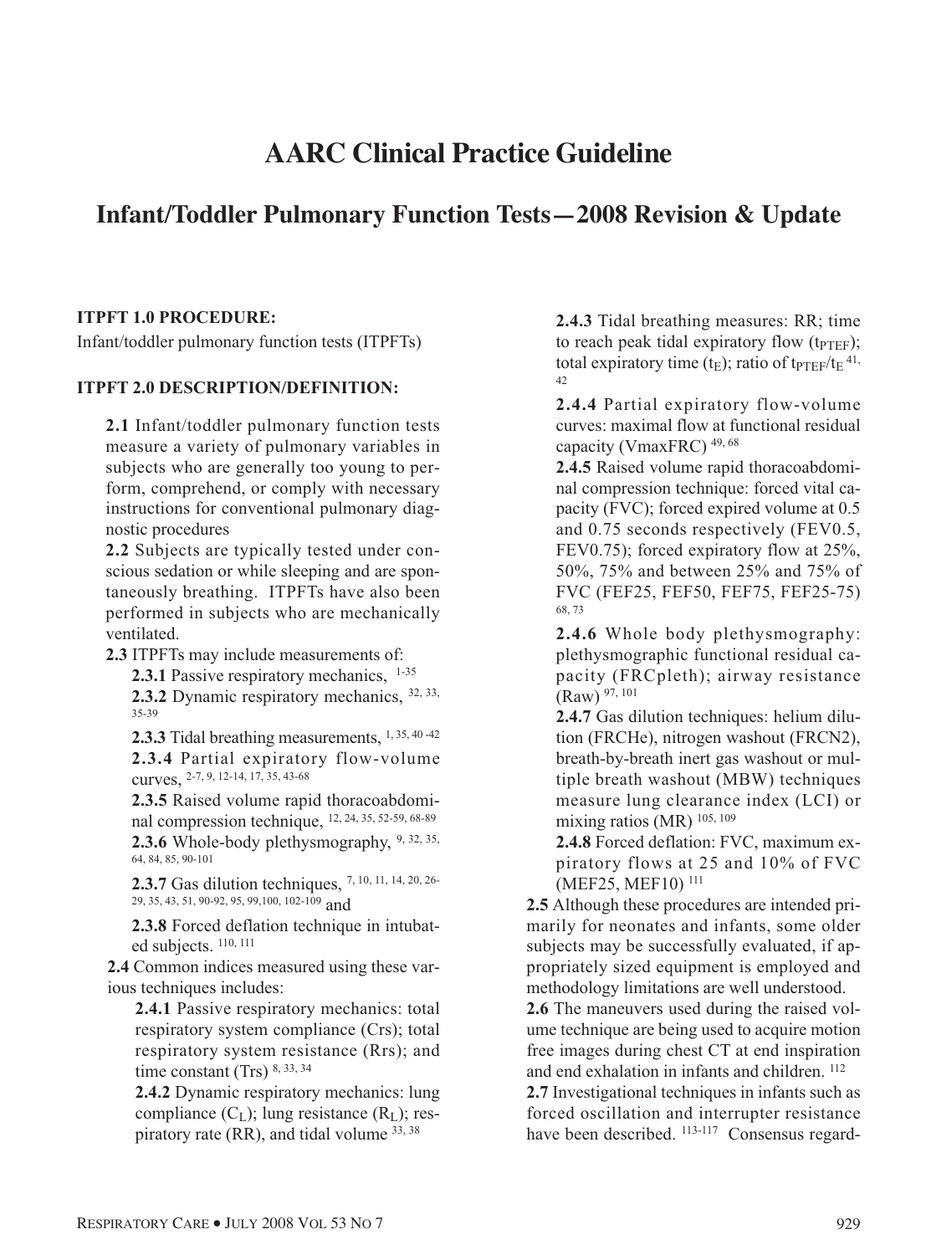ing methodology for these techniques is not available for infants; therefore, the techniques are briefly described in section 8 of this document. **2.8** Hardware Considerations:

**2.8.1** Size appropriate measurement devices, such as pneumotachometers with appropriate flow range are critical. <sup>118</sup> **2.8.2** When setting up equipment, one should use tubing sizes and connections that create the minimum possible mechanical deadspace. It is important to remember that modifying connections near pneumotachometers or flowmeters may adversely affect measurement accuracy.  $^{118}$ 

#### **ITPFT 3.0 SETTING:**

**3.1.** Testing may be performed, in a variety of settings including, but not limited to: hospital laboratories, intensive and intermediate care units, and specialized clinics. It is critical to note that the infants are often undergoing conscious sedation and must be appropriately monitored in the specific setting. When performing these tests, the top priority is the safety of the infant and toddler. 118, 119 Please see sections 10 and 11 for details regarding monitoring and personnel.

# **ITPFT 4.0 INDICATIONS:**

Indications for ITPFTs include the following:

**4.1** To serve as an outcome measure in epidemiologic research 1, 2, 3, 12, 17, 32, 47, 48, 50, 58, 63, 71, 75, 76, 79, 93, 120

**4.2** To improve one's understanding of the natural history of lung growth, or diseases presenting in infancy (e.g., cystic fibrosis, bronchopulmonary dysplasia, wheezing illnesses)  $4, 9, 10, 11$ , 13, 14, 15, 20, 21, 23, 25, 26, 31, 36, 40, 43, 44, 46, 51, 55, 56, 59, 65, 69,

70, 74, 77, 83, 88, 89, 90, 92, 94, 99, 102, 108, 120

**4.3** To evaluate therapeutic responses (e.g., to medication or respiratory interventions)  $5, 6, 7, 27$ , 28, 29, 30, 52, 61, 86,120

**4.4** To help in predicting the risk of subsequent pulmonary dysfunction based upon initial testing. 63, 67, 70, 120

**4.5** To provide physiologic measures of lung function in a variety of diseases  $4, 9, 10, 11, 13, 14, 15$ , 20, 25, 31, 36, 40, 43, 46, 50, 51, 52, 55, 65, 69, 70, 78, 85, 88, 89, 90, 91, 92, 94, 108, 120

#### **ITPFT 5.0 CONTRAINDICATIONS:**

It is absolutely critical that prior to initiating ITPFTs the technologist and physician carefully evaluates the patient. Clinical judgment and/or caution should be exercised due to the need for sedation and invasiveness of some of these techniques.

**5.1.** Absolute Contraindications (based on the recommendations of the writing committee):

**5.1.1** Active pulmonary bleeding,

**5.1.2** Open chest wound,

**5.1.3** Untreated or tension pneumothorax,

**5.1.4** Past history of intolerance to sedation, **5.1.5** Significant upper airway obstruction, **5.1.6** Seizure disorder (if performing the raised volume technique; the multiple inflations may lead to a drop in carbon dioxide levels, thus a drop in seizure threshold), **5.1.7** Hemodynamically significant congenital heart disease,

**5.1.8** If patient has not remained without food and/or drink based on the conscious sedation policy of the individual institution, **5.1.9** Naso-facial deformities that prevent effective mask seal or increase risk of gastric insufflation.

**5.2** Relative Contraindications (based on the recommendations of the writing committee):

**5.2.1** Medical conditions that could compromise patient's condition if ventilatory support is temporarily interrupted when performing ITPFTs,

**5.2.2** Central hypoventilation,

**5.2.3** Pre-existing central nervous system depression or neurologic impairment such as hydrocephalus,

**5.2.4.** Severe gastroesophageal reflux, esophagitis or gastritis,

**5.2.5** Uncooperative or combative patient,

**5.2.6** Patients with pacemakers (Thoracoabdominal compression technique (Hugs) may lead to possible dislodging of wires),

**5.2.7** Febrile patients, or a recent history URI, pneumonia or excessive coughing.

# **ITPFT 6.0 PRECAUTIONS/HAZARDS AND/OR COMPLICATIONS:**

Due to the need for sedation and the potential invasiveness of the procedure, the technician performing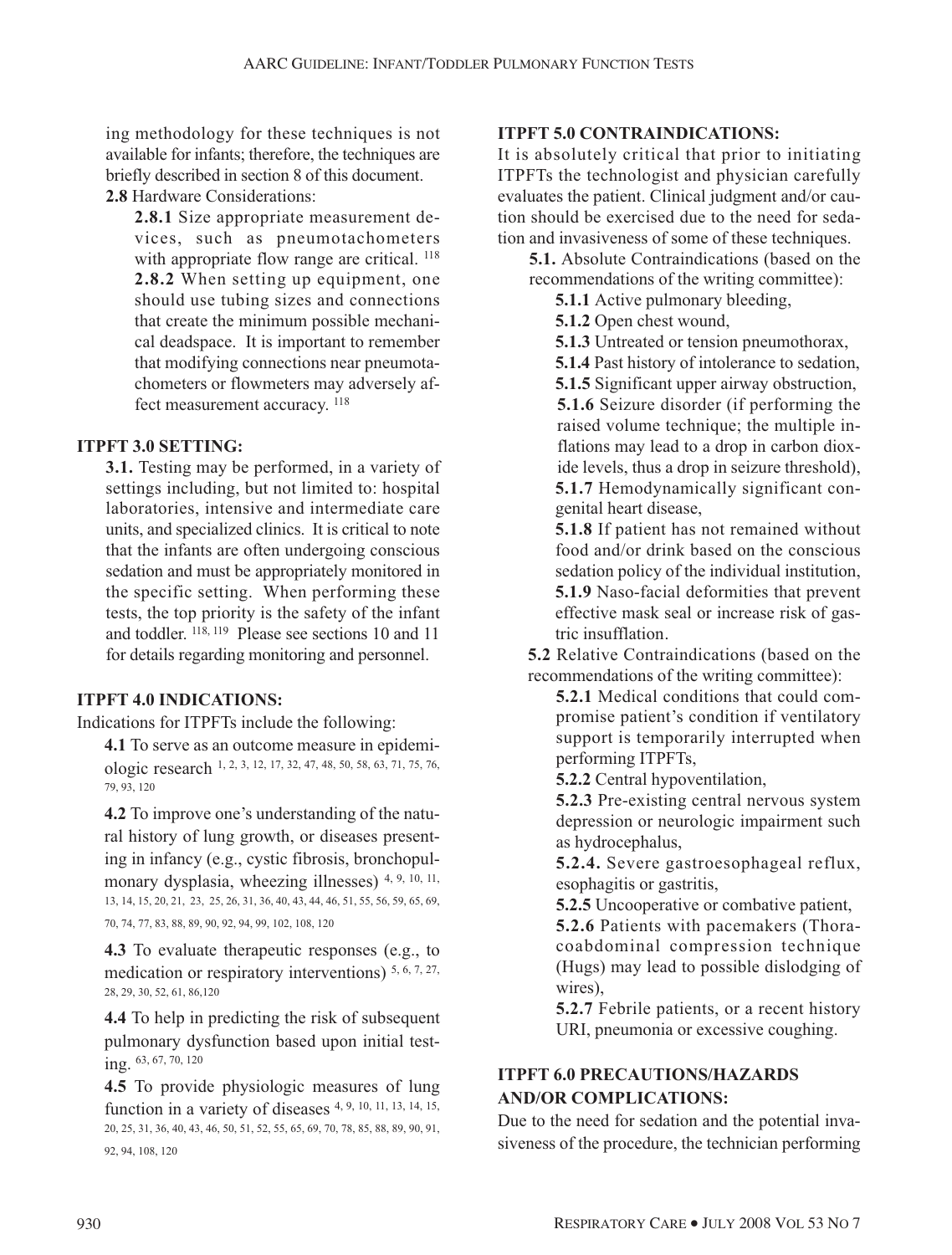the technique should be an expert in airway management and monitoring of infants and toddlers. Although ITPFTs are generally safe procedures, the following untoward events may occur: 121-123

**6.1** Vomiting with aspiration with consequent apnea and laryngospasm and/or bronchospasm (The forced deflation technique requires tracheal intubation), 111

**6.2** Pneumothorax,

**6.3** Loss of airway patency leading to increased upper airway obstruction (due to sedation), 121-123 **6.4** Transmission of contagion via improperly cleaned equipment or as a consequence of the inadvertent spread of droplet nuclei or body fluids (patient-to-patient or patient-to-technologist) Infection control is critical (see section 13), 124-126

**6.5** Oxygen desaturation due to (a) worsening of ventilation-to-perfusion mismatch and hypoventilation as a consequence of sedation and/or positioning;  $121-123$  (b) interruption of oxygen therapy or failure to preoxygenate the patient prior to performing the forced deflation technique; (c) temporary loss of distending pressure;

**6.6** Bradycardia secondary to the sedation, 122,123

**6.7** Cough,

**6.8** Hypocapnia or dizziness (during the raised volume technique), 121

**6.9** Paradoxical excitement from the chloral hydrate (common sedative used), 121

**6.10** Gastrointestinal side effects such as nausea, vomiting, diarrhea from chloral hydrate, 121-123

**6.11** Gastric distention or aerophagia from air entering the esophagus. 73

#### **ITPFT 7.0 LIMITATIONS OF METHODOLO-GY/ VALIDATION OF RESULTS:**

ITPFTs have classically been performed at large medical centers with dedicated pediatric staff. Limitations of performing these tests are: (1) the need for at least two trained personnel to perform the maneuvers; (2) the sedation requirements, (3) inadequate sleep deprivation of the patient, and (4)

the complexity of both performing and interpreting the data. The ATS/ERS Working Group of Infant Lung Function Testing has published guidelines to standardized performance and interpretation of ITPFT results.

**7.1** Methodology and limitations for ITPFT techniques are:

**7.1.1** Raised volume rapid thoracoabdominal compression technique (RVRTC).

**7.1.1.1** RVRTC Methodology: 35, 68, 73

**7.1.1.1.1** Inflatable jacket is wrapped around the thorax of the sedated, supine infant. There should be a minimum of 3 finger breadths between the infant and the jacket to prevent restriction of lung volumes. If the jacket is too tight, there is a restriction of lung volumes. If the jacket is too loose, there is a delay in the initiation of the "hug." 73

**7.1.1.1.2** A clear facemask secured to the face with therapeutic putty is attached to a circuit containing a pneumotachograph, and placed around the infant's nose and mouth. 35, 68, 73

**7.1.1.1.3** The infant's lung volume is increased to an airway pressure of 30 cm  $H<sub>2</sub>O$  (V30) using a popoff in the circuit attached to the facemask. 35, 68, 73

**7.1.1.1.4** Cricoid pressure could be applied during the inflation maneuver to limit gas entry into the stomach. 79, 82, 84

**7.1.1.1.5** After the inflation to V30, the infant is allowed to passively exhale. These inflation-passive exhalation maneuvers are repeated until the infant exhibits a short respiratory pause. 35, 68, 73

**7.1.1.1.6** At the end of the V30 inflation, the jacket is inflated to a preset pressure to initiate the forced exhalation maneuver. 35, 68, 73 **7.1.1.1.7** The above maneuver is repeated at increasing jacket pressures until flow limitation is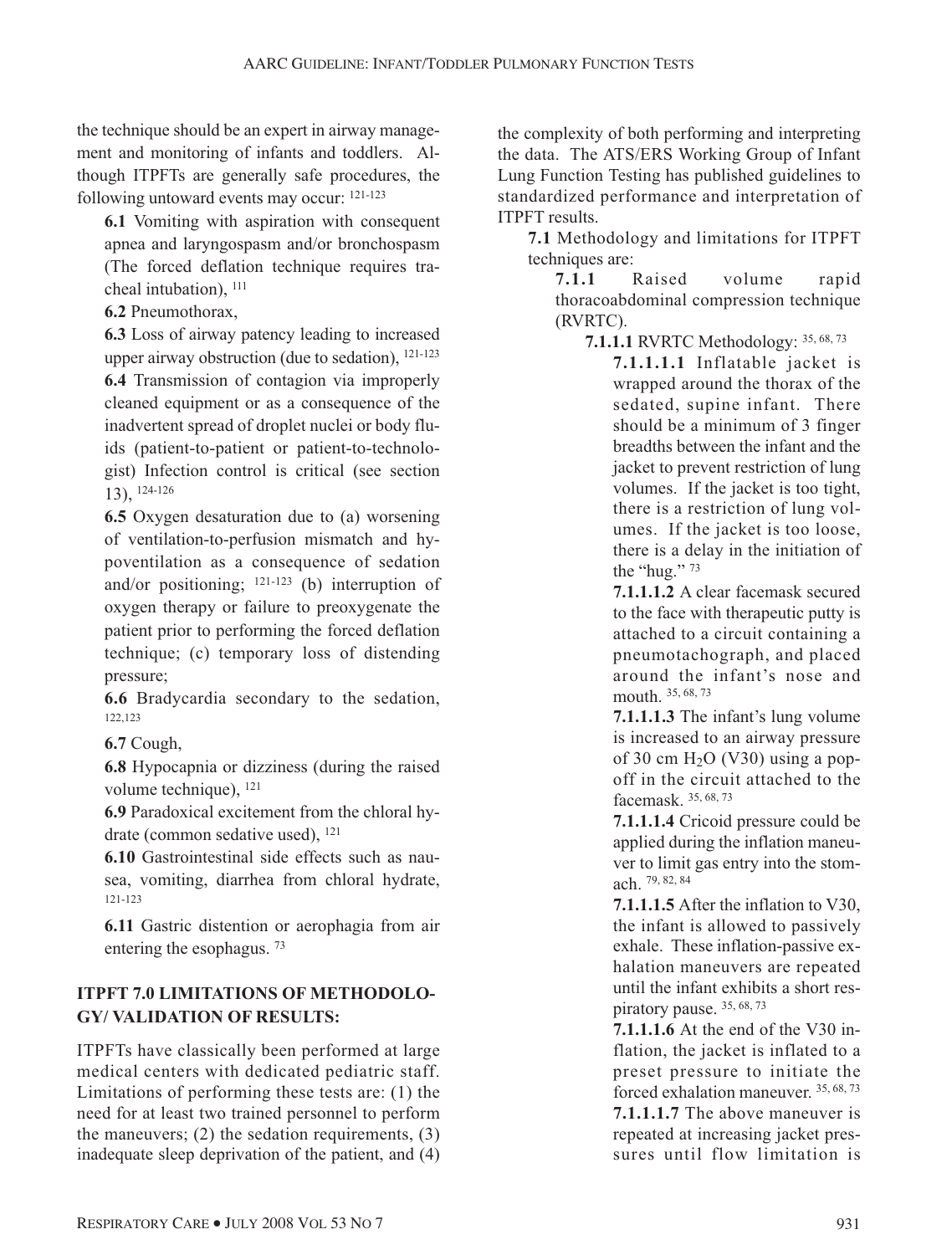achieved. (i.e. no further increases in flow despite an increase in jacket pressure of 10 to 15 cm  $H_2O$ ) 35, 68, 73

**7.1.1.2** RVRTC Limitations: 68, 73

**7.1.1.2.1** Increased upper airway resistance may interfere with the accuracy of intrathoracically determined flows.

**7.1.1.2.2** Airflow may be affected by upper airway obstruction and nasal compression or by head and neck positioning. (Subject positioning must minimize pharyngeal narrowing.)  $73$ 

**7.1.1.2.3** Reflex glottic closure (complete or partial) may limit flow  $73$ 

**7.1.1.2.4** Hug pressures may range from  $< 40$  to  $> 100$  cm H<sub>2</sub>O. However, if too little pressure is transmitted to the pleural space, flow limitation will not be achieved.<sup>127</sup> Conversely, excessive pressures may alter the shape of the curve, via negative effort dependence. 73, 81

**7.1.1.2.5** Improperly sized and/or positioned "hug" bag may lead to inaccurate results 73

**7.1.1.2.6** Pneumotachometer with inappropriate flow range may lead to inaccurate results 73

**7.1.1.2.7** Sedation may affect airway patency, thus data results <sup>68</sup>

**7.1.1.2.8.**Air may enter the stomach leading to gastric distension and possibly a decrease in lung volumes 68, 73, 128

**7.1.1.2.9** Inability to achieve an adequate seal with the facemask.  $68, 73$ 

**7.1.2** Partial Flow-Volume Curves:

**7.1.2.1** Methodology of Partial Flow-Volume Curves 35, 49, 68

**7.1.2.1.1** Sedated infant is placed supine; facemask is placed around nose and mouth and secured with therapeutic putty; inflatable jacket wrapped around thorax

**7.1.2.1.2** Facemask is attached to a pneumotachometer

**7.1.2.1.3** Infant allowed to tidal breathe through the circuit until stable tidal breathing established.

**7.1.2.1.4** Once stable tidal breathing established, jacket inflated to initiate forced exhalation.

**7.1.2.1.5** Maneuver repeated at increasing jacket pressures until flow limitation (no increase in flows despite an increase in jacket pressure of 10 to 15 cm  $H_2O$ ) presumably has been achieved.

**7.1.2.1.6** Flow measured and referenced to functional residual capacity (FRC)

**7.1.2.2** Limitations of Partial Flow-Volume Curves 35, 49, 68

**7.1.2.2.1** Increased upper airway resistance may interfere with the accuracy of intrathoracically determined flows.

**7.1.2.2.2** Airflow may be affected by upper airway obstruction and nasal compression or by head and neck positioning. (Subject positioning must minimize pharyngeal narrowing.)

**7.1.2.2.3** Flows are referenced to FRC, which is a dynamic lung volume affected by sleep state and sedation. 68

**7.1.2.2.4** Reflex glottic closure (complete or partial) may limit flow.

**7.1.2.2.5** Variations in end-expiratory levels, or FRC, may affect measurements 'at FRC' making therapeutic evaluations (e.g., efficacy of bronchodilator) difficult. 68 **7.1.2.2.6** Flow limitation may not be reached 35, 68

**7.1.2.2.7** The flow-volume relationship produced by the partial flow-volume curve technique represents a small portion of the entire maximal expiratory flow-volume curve 35, 68

**7.1.2.2**.**8** Improperly sized and positioned "hug" bag may lead to false results.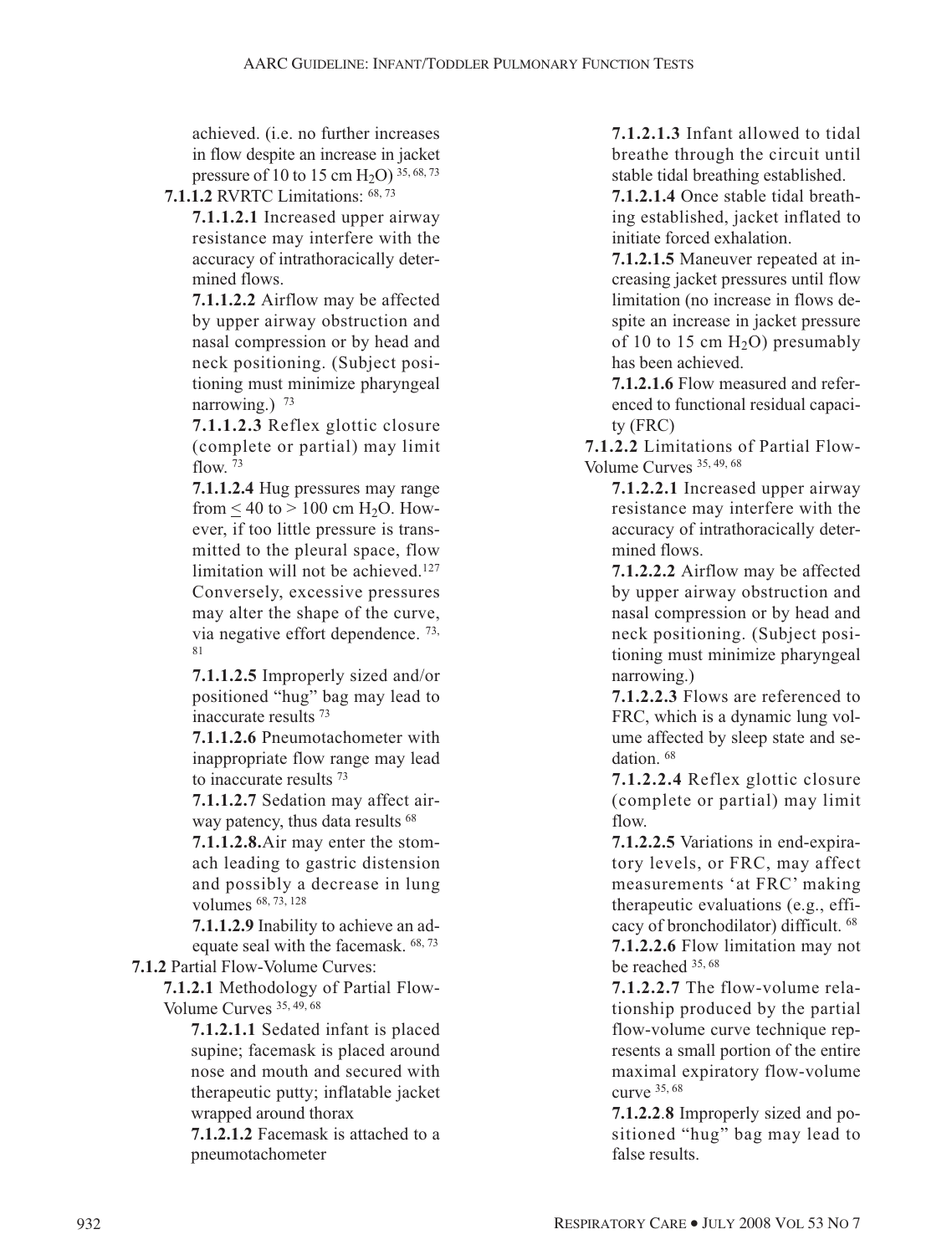**7.1.2.2.9** Pneumotachometer with inappropriate flow range may lead to inaccurate results.

**7.1.2.2.10** Infant does not exhale to residual volume 35

**7.1.2.2.11** Inability to achieve an adequate seal with the facemask. 49

**7.1.3** FRC measured via Plethysmography (FRCpleth)

**7.1.3.1** FRCpleth Methodology 35, 97, 101 **7.1.3.1.1** Sedated infant placed in plethysmograph, facemask placed around infant's nose and mouth and secured with therapeutic putty and box closed.

> **7.1.3.1.2** Respiratory frequency of infant observed until thermal equilibrium reached.

> **7.1.3.1.3** Once equilibrium is achieved, infant's airway occluded at end-inspiration for 2 to 4 respiratory efforts using a valve in the circuit.

> **7.1.3.1.4** The lack of a decay in the mouth pressure during the occlusion confirms the absence of a leak.

> **7.1.3.1.5** The maneuver is repeated at least 3 to 5 times until a minimum of 3 acceptable FRC measures are obtained

> **7.1.3.1.6** Tidal volume is subtracted from FRCpleth to obtain the true FRC at end-expiration

**7.1.3.1.7** Fractional lung volumes are not possible using the RVRTC technique and FRCpleth measures. 84, 90 However the expiratory reserve volume (ERV) is measured following the RVRTC maneuver after the infant returns to stable end expiratory level (FRC). The ERV is defined and measured as the lung volume difference between the end of FVC and the stable end-expiratory level (FRC). RV is obtained by subtracting ERV from FRC. Forced vital capacity (FVC) measured during the RVRTC maneuver is added to the

RV to obtain total lung capacity (TLC). 84, 90

**7.1.3.2** FRCpleth Limitations

**7.1.3.2.1** Occlusion usually occurs at end-inspiration because the infant tolerates this maneuver better than occluding at end-expiration; there is less glottic closure; and less signal to noise ratio. Investigators have also hypothesized that FRC obtained at end-expiration may be inaccurate due to more airway closure at these lower lung volumes. 35, 101, 129-132

**7.1.3.2.2** One must assume that during the occlusion, when there is zero flow that the upper airway pressure equilibrates with the alveoli pressure. Lack of equilibration could lead to inaccurate results. 101

**7.1.3.2.3** FRC is a variable lung volume and changes with sleep state and sedation <sup>35</sup>

**7.1.3.2.4** FRCpleth has been reported to be inaccurate in wheezy infants after bronchiolitis 129, 133

**7.1.3.2.5** Minimal published data is available for fractional lung volumes. 84, 90

**7.1.4** Gas Dilution and Ventilation Inhomogeneity Techniques

**7.1.4.1** Gas Dilution Methodology

**7.1.4.1.1.** All gases used in the dilution techniques are inert, thus are not part of gas exchange and are minimally soluble in blood  $109$ 

**7.1.4.1.2** Open-circuit Nitrogen Washout Methodology 35, 105,109

**7.1.4.1.2.1** Tidal breathing observed in sedated infant to ensure stable FRC

**7.1.4.1.2.2** At FRC, subject switched to a circuit and begins to breathe 100% oxygen

**7.1.4.1.2.3** Bias flow is continuous and is above the inspiratory flow rate of the infant.

**7.1.4.1.2.4** Expired nitrogen from the mixing chamber is continuously analyzed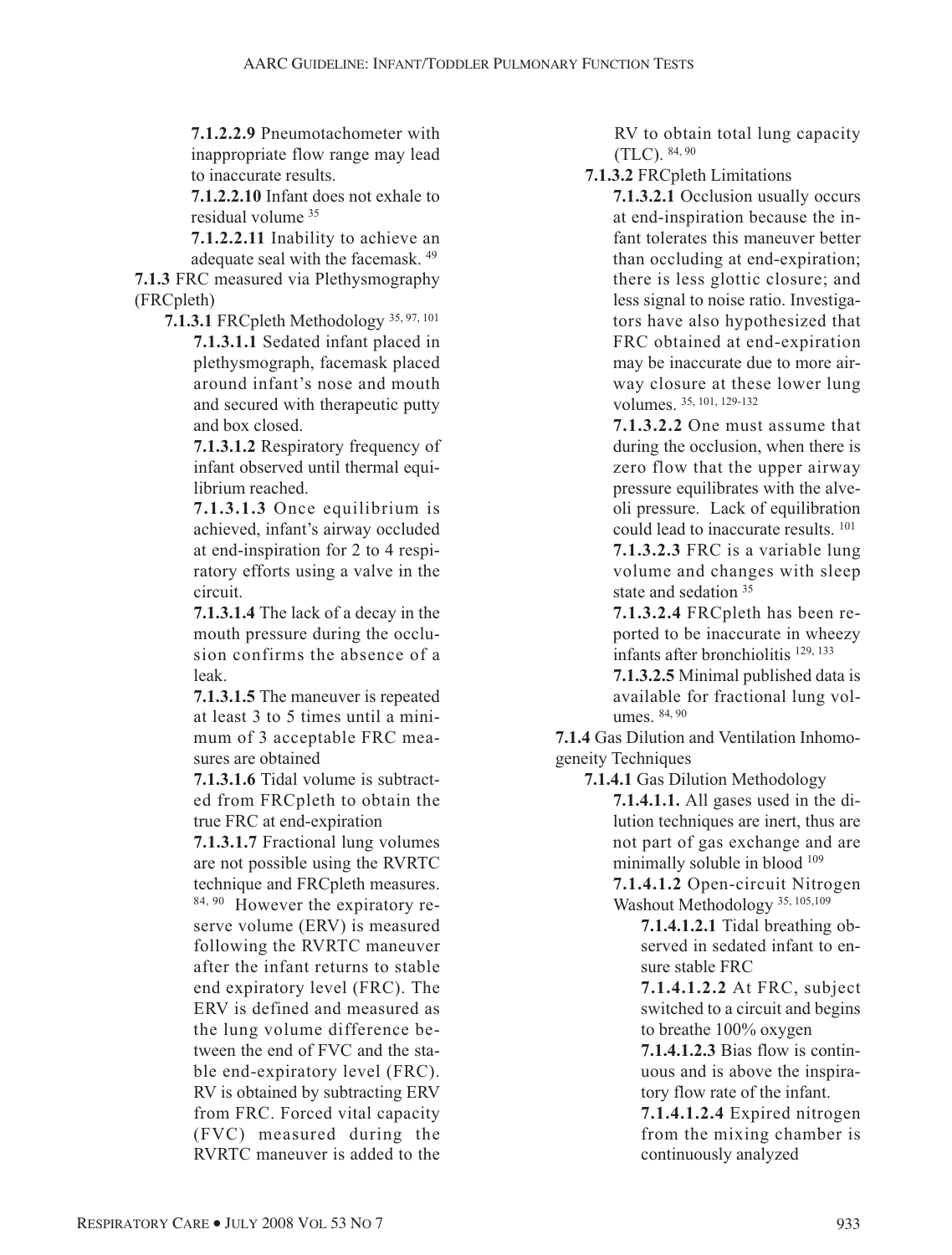**7.1.4.1.2.5** Maneuver continues until nitrogen levels drop to a baseline level

**7.1.4.1.2.6** FRC is equal to the volume of nitrogen expired divided by the initial volume of nitrogen in the lungs minus 0.02 (the factor, 0.02, represents the nitrogen concentration where washout is terminated).

**7.1.4.1.3** Closed-Circuit Helium Methodology<sup>35, 109</sup>

> **7.1.4.1.3.1** Infant's tidal breathing observed until FRC stable.

> **7.1.4.1.3.2** Once FRC is stable, the infant is connected to a circuit with the known volume of helium gas (V1) at FRC.

> **7.1.4.1.3.3** Rapid helium analyzer must be used

> **7.1.4.1.3.4** Infant tidal breathes until equilibration occurs between the infant's lungs and chamber containing the helium

> **7.1.4.1.3.5** Once equilibration has occurred, V2 is calculated with the following equation: V1 X C1 (initial concentration of helium) =  $(V1 + V2) \cdot C2$ (concentration of helium at the end of gas mixing). V2 is FRC.

**7.1.4.1.4** Breath-by-Breath Washout Methodology 109, 134

**7.1.4.1.4.1** To perform this method, the infant breathes in an inert gas, which may be nitrogen, helium or  $SF<sub>6</sub>$  (sulfur hexaflourane).

**7.1.4.1.4.2** This method consists of a wash-in and washout phase unless using 100% oxygen during nitrogen washout.

**7.1.4.1.4.3** During the wash-in phase, the infant breathes the gas mixture containing the

inert gas through the mask until equilibration is achieved. **7.1.4.1.4.4** During the washout phase, the gas supply is disconnected.

**7.1.4.1.4.5** The infant breathes room air until the tracer gas concentration reaches a certain threshold (below 0.1%) **7.1.4.1.4.6** Since nitrogen is excreted from other tissues, the washout for this gas continues until the gas concentration is 2%. **7.1.4.1.4.7** Different gas analyzers may be used for this technique including mass spectrometry, infrared technology and the ultrasonic device.

**7.1.4.1.4.8** FRC is equal to the total exhaled tracer gas volume divided by the difference between the gas concentration at the beginning and end of the washout.

**7.1.4.1.4.9** Measures of ventilation of inhomogeneity can be measured such as lung clearance index (number of lung volume turnovers required to complete the washout OR the ratio of cumulative expired volume needed to complete the washout divided by FRC), mixing ratio (ratio of actual number of breaths compared to ideal number of breaths that lowers the tracer gas to 1/40 of the starting concentration).

**7.1.4.2** Gas Dilution Limitations

**7.1.4.2.1** Leaks invalidate measurements 105

**7.1.4.2.2** The time required to wait between sequential FRC measures may be inaccurate 105 **7.1.4.2.3** Open-circuit Nitrogen Washout Limitations 35, 105, 109

> **7.1.4.2.3.1** Errors may occur when switching to FRC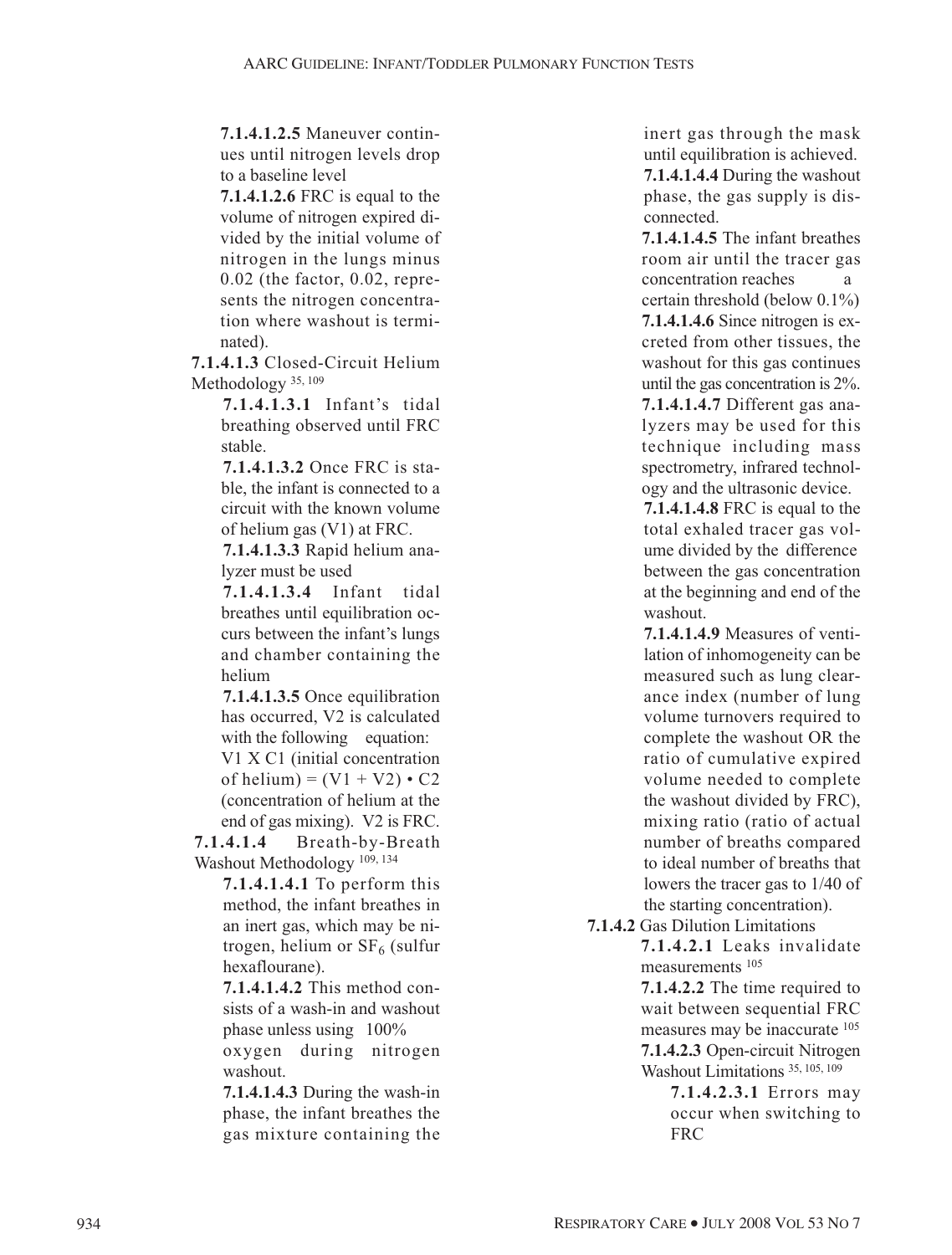**7.1.4.2.3.2** Washout may be longer in infants with lung disease

**7.1.4.2.3.3** FRC measures only communicating airways, not the non-communicating airways; therefore, FRC measure may be inaccurate in severe obstructive airways disease. **7.1.4.2.3.4** Nitrogen ana-

lyzers may be inaccurate due to non-linearity

**7.1.4.2.4** Closed-Circuit Helium Limitations<sup>35</sup>

> **7.1.4.2.4.1** Equilibration may take up to 5 minutes in infants with lung disease

**7.1.4.2.4.2** Operator expertise is essential for accurate measures.

**7.1.4.2.5** Breath by Breath Washout Limitations<sup>109, 134</sup>

> **7.1.4.2.5.1** Gas concentrations must be measured accurately during rapid tidal breathing

> **7.1.4.2.5.2** Gas concentration must be correlated with the correct flow sample

> **7.1.4.2.5.3** Pneumotachometer must be calibrated correctly with the various gases that can be used. **7.1.4.2.5.4** Deadspace

must be minimized.

**7.1.4.2.5.5** If using 100% oxygen, this may alter the infant's respiratory rate **7.1.4.2.5.6** Mass spec-

trometry is expensive **7.1.4.2.5.7** No standards for performing the technique in infants are available.

**7.1.5** Compliance and Resistance Measurements

> **7.1.5.1** May be measured through passive or dynamic techniques

**7.1.5.2** Dynamic Measures 33, 35

**7.1.5.2.1** Dynamic measures are evaluated during spontaneous breathing with ongoing respiratory muscle activity

**7.1.5.2.2** Dynamic measures may occur through (1) the analysis of airway resistance using plethysmography, (2) the evaluation of lung resistance and compliance using esophageal manometry and (3) forced oscillation techniques.

**7.1.5.2.3** Airway resistance measured during plethysmography (Raw) 35, 97, 101

**7.1.5.2.3.1** Infant is placed in a plexiglass plethysmograph

**7.1.5.2.3.2** Unlike the adult, the infant is unable to pant, thus the circuit contains a heated, humidified gas at BTPS that the subject rebreathes.

**7.1.5.2.3.3** Airway resistance is calculated from the flow measured at the pneumotachograph and from the difference in pressure between the alveoli and the opening of the subject's airway.  $(Raw = DP/flow)$ 

**7.1.5.2.3.4** Since the heated system is cumbersome, recently electronic compensation has been attempted.

**7.1.5.2.3.5** Other measures are possible, using FRC measured during plethysmography, including airway conductance (reciprocal of Raw), specific resistance (Raw X FRC) and specific airway conductance (airway conductance divided by FRC)

**7.1.5.2.4** Dynamic Respiratory Mechanics using esophageal manometry 33, 35

> **7.1.5.2.4.1** Esophageal catheter must be placed when infant is awake or sedated.

> **7.1.5.2.4.2** Correct placement is critical for accurate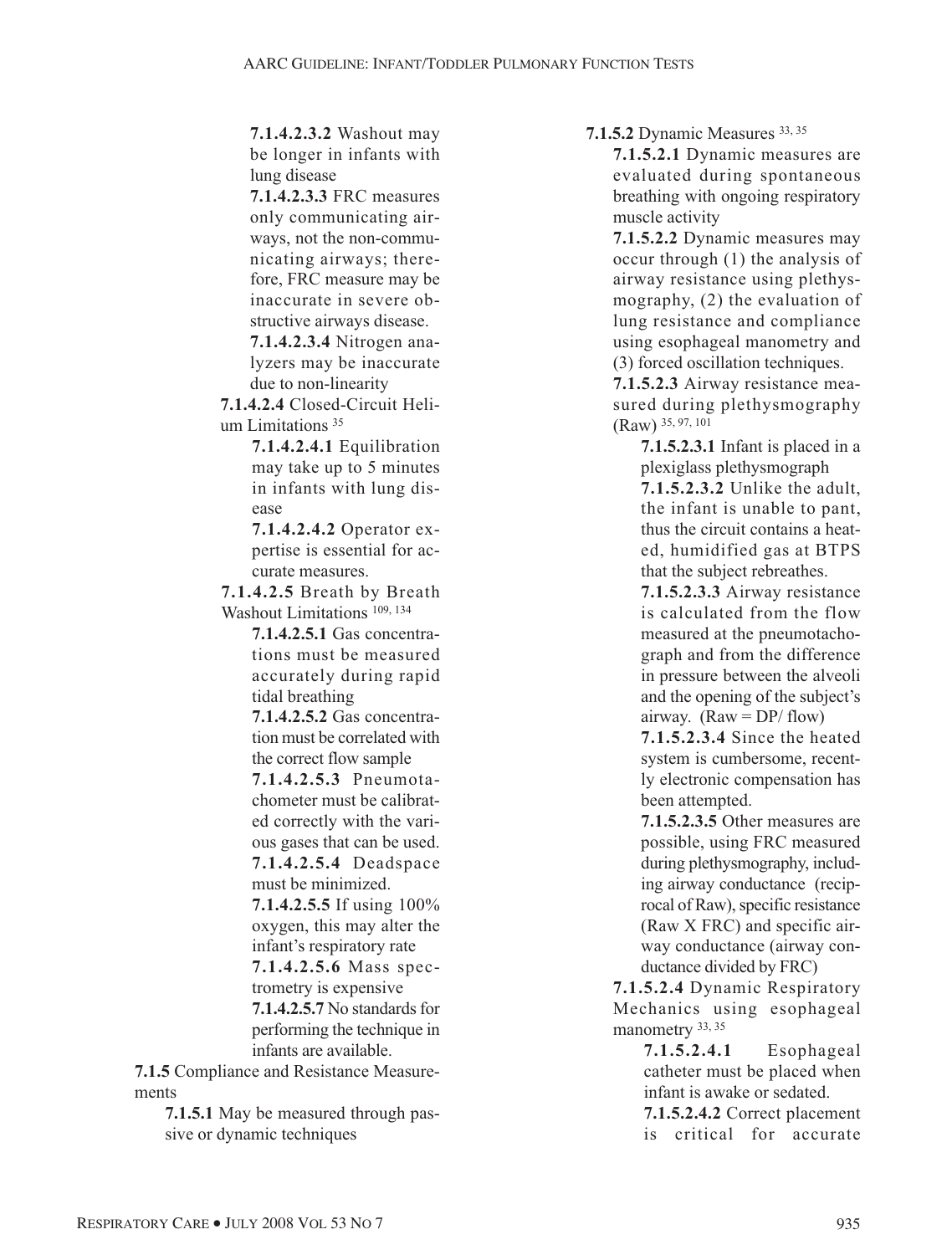transpulmonary pressure measurements. Esophageal pressure reflects pleural space changes due to close apposition of esophagus to pleura.

**7.1.5.2.4.3** May use liquidfilled catheter, esophageal balloon or catheter tip pressure transducer to perform measurements.

**7.1.5.2.4.4** During these measures, tidal volume, flow and pressures changes at the airway opening and esophagus are measured with the aid of a pneumotachometer or flow meter.

**7.1.5.2.4.5** Stable tidal breathing is essential.

**7.1.5.2.4.6** Compliance and resistance are assessed using measures of volume, flow and transpulmonary pressures. Methods of analysis include the Mead-Whittenberger technique, the least-squares regression technique, the multiple linear regression technique and the Mortola-Saetta technique.

**7.1.5.3** Passive Respiratory Mechanics 8, 33

> **7.1.5.3.1** May use a single or multiple occlusion technique **7.1.5.3.2** For occlusion techniques, the Hering-Breuer reflex must be invoked to elicit relaxation of the respiratory system.

> **7.1.5.3.3** For the both occlusion techniques, a facemask is placed around the infant's nose and mouth.

> **7.1.5.3.4** During the single occlusion technique, at least 5 tidal breath are collected and a brief occlusion takes place at end inspiration

> **7.1.5.3.5** During the single occlusion technique, compli-

ance is measured as the change in volume divided by the change in pressure (calculated as the difference between atmospheric pressure and plateau achieved during the occlusion).

**7.1.5.3.6** Other parameters that may be measured include: resistance of the respiratory system and time constants.

**7.1.5.3.7** During the multiple occlusion technique, the airway opening is briefly occluded at different volumes above the end expiratory level

**7.1.5.3.8** During the multiple occlusion technique, the measured airway opening pressure and volume are recorded on xy plots and the slope is analyzed as the compliance of the respiratory system.

**7.1.5.3.9** Modifications of the occlusion techniques include a weighted spirometry technique (very little published since the early 1990s), expiratory volume clamping and assessing compliance using the RVRTC technique from near total lung capacity. 21, 25

**7.1.5.4** Limitations of Dynamic **Measures** 

> **7.1.5.4.1** Limitations of Raw measures 97, 101

> > **7.1.5.4.1.1** Complex equipment is needed to measure Raw.

> > **7.1.5.4.1.2** Traditionally, a heated rebreathing bag is needed for Raw measurements

**7.1.5.4.1.3** Electronic compensation has been introduced in place of the heated rebreathing bag for Raw measurements, but validation is needed.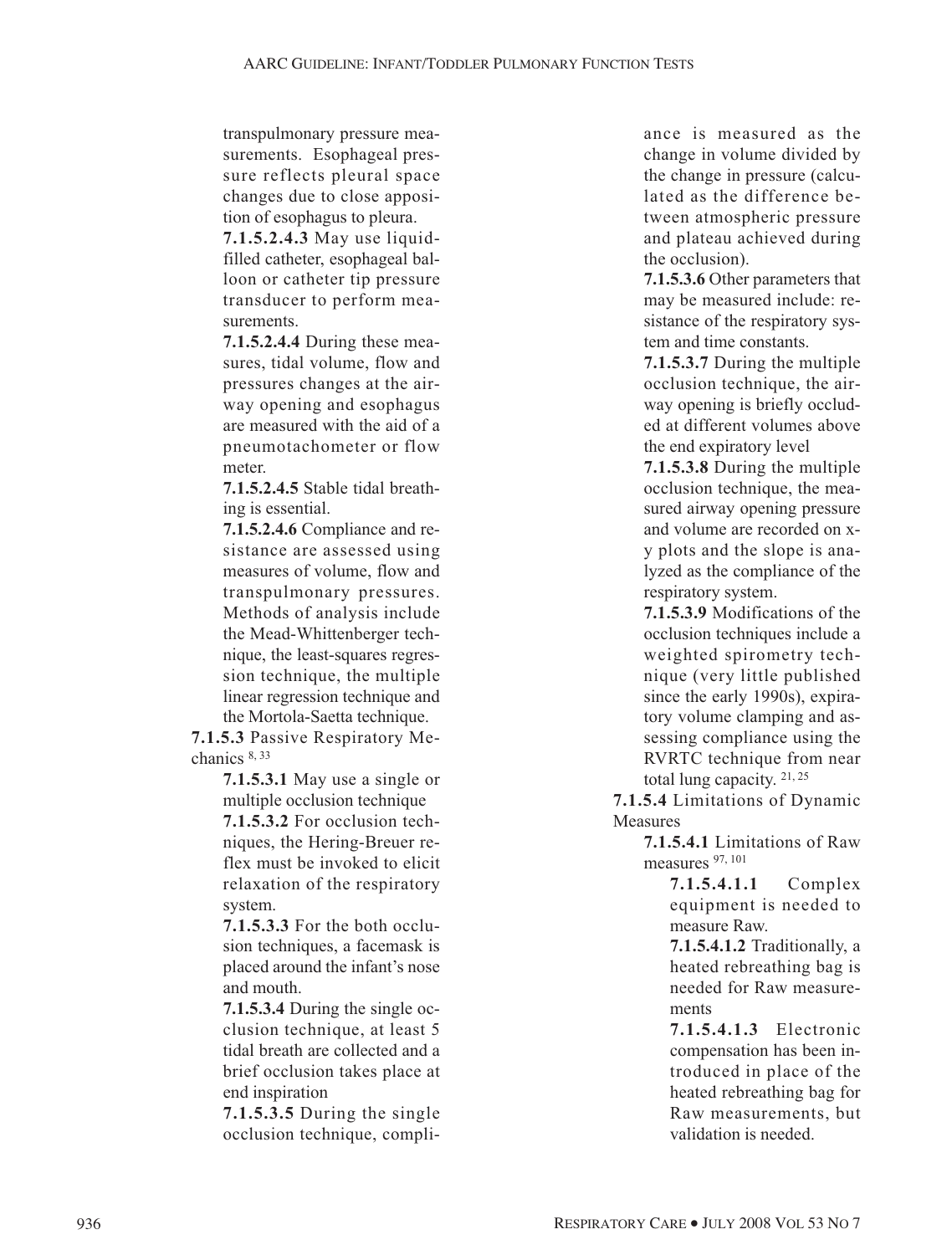**7.1.5.4.2** Limitations of Dynamic measures obtained with an esophageal catheter 33

> **7.1.5.4.2.1** Improper placement of esophageal catheters may lead to erroneous results of resistance and compliance measures.

**7.1.5.4.2.2** Esophageal pressures not accurately measured with chest wall deformities or severe airway obstruction.

**7.1.5.4.2.3** Resistance measures dominated by upper airway resistance **7.1.5.4.2.4** No commercially available device

**7.1.5.4.2.5** Dynamic respiratory mechanic measures have not been standardized.

**7.1.5.4.3** Limitations of Passive respiratory mechanics <sup>33</sup>

> **7.1.5.4.3.1** Assumption of pressure equilibration between airway opening and alveoli not valid in severely obstructed patients.

> **7.1.5.4.3.2** Measures total respiratory system resistance and compliance; unlike dynamic measurements where respiratory system components may be partitioned due to the esophageal pressure measures

> **7.1.5.4.3.3** Resistance measures dominated by upper airway resistance, thus changes in lower airway resistance may not be accurately measured

**7.1.6** Tidal Breathing Maneuvers

**7.1.6.1** Tidal Breathing Methodology 41, 42

> **7.1.6.1.1** Two ways to obtain tidal breathing measures: (1) Placing a facemask around infant's nose and mouth and

measuring flow and volume using a pneumotachometer and (2) respiratory inductive plethysmography, using bands that measure chest and abdominal wall movement

**7.1.6.1.2** Simple, noninvasive technique

**7.1.6.1.3** Respiratory rate, tidal volume (Vt), and the ratio of time to peak tidal expiratory flow and total expiratory time  $(t_{\text{PTEF}}/ t_{\text{F}})$  are common parameters measured.

**7.1.6.1.4** Phase angle is measured using inductive plethysmography and reflects the synchrony or asynchrony of the abdominal wall compared to the rib cage

**7.1.6.2** Tidal Breathing Limitations 35, 41, 42

> **7.1.6.2.1** Minimal deadspace is critical

> **7.1.6.2.2** There may be variability of the respiratory rate and volume, which may be due to sleep state, weight or gestational age

> **7.1.6.2.3** Tidal breathing may provide additional objective information when combined with other clinical tools.

**7.1.7** Forced Deflation

**7.1.7.1** Forced Deflation Methodology 111

> **7.1.7.1.1** The infant's lungs are inflated to 40 cm  $H<sub>2</sub>O$  pressure for at least 3 seconds then deflated with the use of negative pressure  $(-40 \text{ cm } H_2O)$

> **7.1.7.1.2** Lungs deflated until infant reaches RV or for a maximum of 3 seconds.

> **7.1.7.1.3** This technique requires intubation and heavy sedation.

> **7.1.7.1.4** Flow limitation is possible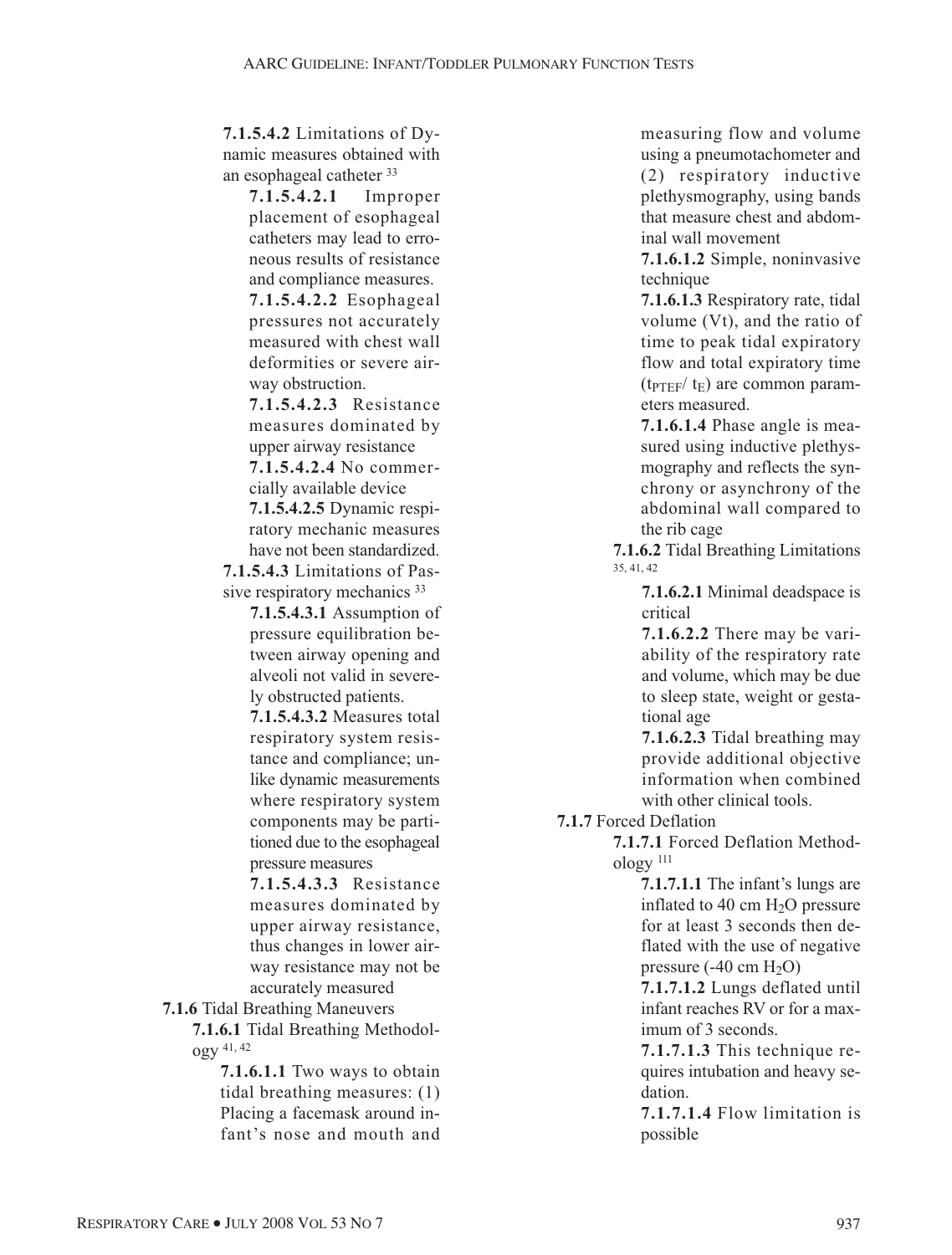**7.1.7.2** Forced Deflation Limitations 111

> **7.1.7.2.1** A cuffed endotracheal tube is desirable to prevent leaks

> **7.1.7.2.2** Endotracheal tube size may affect flows

> **7.1.7.2.3** Deep sedation and/or paralysis is required

> **7.1.7.2.4** Deflation may affect testing due to an effect on bronchoconstriction; however, recruitment with the inflation maneuver may offset this potential problem.

**7.2** Reference values are critical when performing ITPFTs; however, there is a lack of these values due to the difficulty of recruiting controls and due to ethical reasons associated with sedation of healthy infants. Published reference data is lacking. Lack of appropriate reference data leads to difficulty in assessing disease versus normal growth/development. 60, 79, 84, 96, 120

#### **ITPFT 8.0 RECENT TECHNIQUES**

**8.1** Forced Oscillation: 115-117, 120, 135

**8.1.1** May be ideal in infants since requires no cooperation and can be performed without sedation.

**8.1.2** Respiratory impedance assessed by applying oscillations (usually from a loudspeaker) to the airway opening.

Impedance is equal to the ratio of pressure and flow measured at the airway opening during the application of these oscillations. Impedance represents the real (resistive) and imaginary (reactance) components of the respiratory system. 116, 135

**8.1.3** Measurements may be assessed at a low-frequency, which leads to partitioning of airway and tissue mechanics. For this technique, a brief respiratory pause is necessary and is achieved using inflation pressures at the airway opening to induce the Hering-Breuer reflex. <sup>117</sup>

**8.1.4** Measurements have also been assessed at high-frequency, with results reflecting airway wall mechanics 115

**8.2** Interrupter Resistance 113, 114, 135

**8.2.1** May be ideal in infants since requires no cooperation and can be performed without sedation.<sup>114</sup>

**8.2.2** Measured by applying a brief interruption to airway flow during tidal breathing.

**8.2.3** Pressure and flow measured at the airway opening during these brief interruptions. Resistance calculated as the ratio of the pressure change versus flow measured at the airway opening during the brief interruption.

#### **ITPFT 9.0 ASSESSMENT OF NEED:**

Although progress has been made in the clinical use of ITPFTs, this tool has historically been used in the research setting.

#### **ITPFT 10.0 ASSESSMENT OF OUTCOME/TEST QUALITY:**

Outcome and test quality are determined by ascertaining that the desired information has been generated for the specific indication(s) and that the information is valid and reproducible. Each laboratory should standardize procedures and demonstrate inter-technician reliability. Test results can only be considered valid if they are derived according to and conform to established laboratory quality control and quality assurance protocols. These protocols should address test standardization and reproducibility criteria that include the methodology used to derive and report the ITPFTs. 136

**10.1** ITPFTs performed for the listed indications are valid only if the instrumentation functions acceptably and the maneuvers are obtained in an acceptable, reproducible fashion.

**10.2** Report of test results should contain a statement by the technician performing the test about test quality and if appropriate, which recommendations were not met.

#### **ITPFT 11.0 RESOURCES:**

**11.1** Equipment: Equipment specifications should conform to recognized standards 8, 49, 73, 97, 105, 118 and where applicable, be FDA approved.

**11.1.1** Distinctive pneumotachograph, helium analyzer and nitrogen analyzer perfor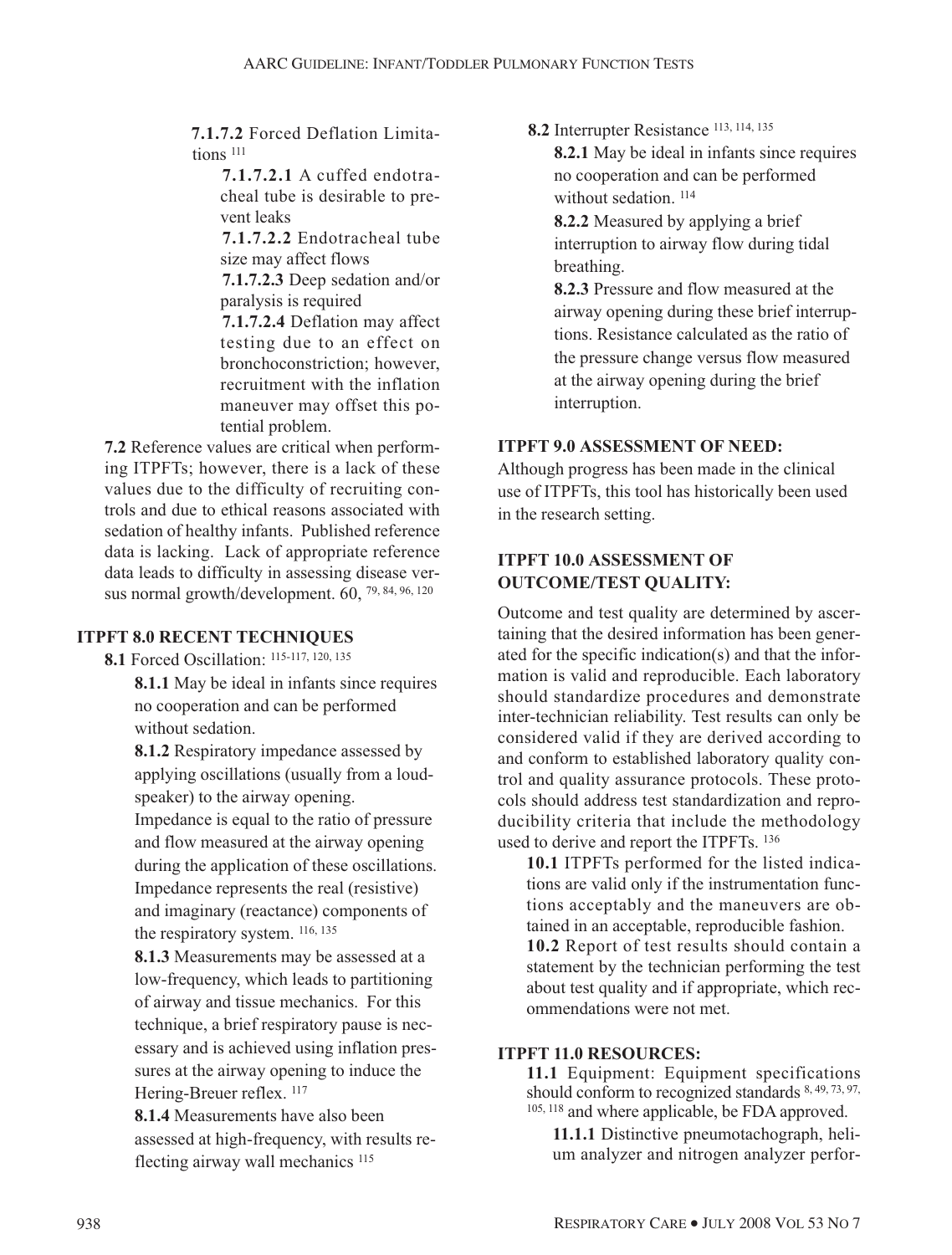mance specifications. Appropriate use of gas analyzers is dependent upon the methodology employed. 118

**11.1.2** Gases must be medically certified.

**11.1.3** Size-appropriate resuscitation equipment (including appropriate pharmacologic agents) must be readily available. 118, 119

**11.1.4** Sedation monitoring equipment must be available (e.g., continuous pulse oximetry with pulse rate and capnograph). 118, 119

**11.1.5** Calibrated stadiometer and scale for accurate height and weight measurements (respectively) on the day of the procedure

**11.2** Personnel: 118

**11.2.1** ITPFTs should be performed under the direction of a physician trained in infant pulmonary function testing methodologies (including limitations and applications). The value of ITPFT results are compromised when a test is administered and/or interpreted by inadequately trained personnel.

**11.2.2** Testing personnel should be specifically trained (with verifiable training and demonstrated competency) in all aspects of ITPFTs, including equipment theory of operation, quality control, and test outcomes relative to diagnosis and/or medical history. Proficiency must also be demonstrated relative to technician's ability to calibrate equipment, apply ancillary devices to the patient, perform the test, monitor the patient and determine the quality of the test.

**11.2.2.1** Testing personnel should, at minimum, be trained in basic life support and preferable to have advance (neonatal [NRP] or pediatric [PALS]) life support training

**11.2.2.2** At least one of the following credentials is recommended: CRT, RRT, CPFT, RPFT, LPN, RN, NP, CRNA, PA-C, MD, DO.

# **ITPFT 12.0 MONITORING: (Also see Section 10.0 ASSESSMENT OF TEST QUALITY)**

The following should be monitored during ITPFT determinations: 136

**12.1** Test data of repeated efforts (i.e., reproducibility of results) to ascertain the validity of the results (The final report should contain a statement about testing conditions and test quality.)

**12.2** The final report should contain the requested parameters and lung-volume corrected values (if applicable).

**12.3** The patient for any adverse effects of testing 118

**12.3.1** Infants undergoing conscious sedation should be pre-assessed prior to sedation, be appropriately monitored during and after IPFT, with sedative information included in the final report. 118, 119

**12.3.2** Patients on supplemental oxygen may require periods of time to rest (on oxygen) between trials.

# **ITPFT 13.0 FREQUENCY:**

The frequency at which ITPFT measurements are repeated depends on the clinical status of the patient and the indications for performing the test.

# **ITPFT 14.0 INFECTION CONTROL:**

Infant/toddler pulmonary function tests are relatively safe procedures, but the possibility of cross-contamination exists, either from the patient-patient or patient-technologist interface. 124-126

**14.1** Universal Precautions (as published by the Centers for Disease Control) should be applied in all instances in which there is evidence of contamination with blood (e.g., pneumotachometers and adapters). Although Universal Precautions do not apply to saliva or mucus unless it contains blood, other potentially hazardous organisms may be present in these fluids even in the absence of blood, and the appropriate use of barriers and hand washing are recommended.

**14.2** Due to the nature of some ITPFT maneuvers and the possibility of coughing when the test is performed by subjects with active infection with *M tuberculosis* or other airborne organisms, the following precautions are recommended: 124

**14.2.1** If a maneuver is likely to stimulate or induce a cough, disposable gloves, protective outerwear, along with masks (which comply with OSHA requirements) and protective eyewear should be utilized. This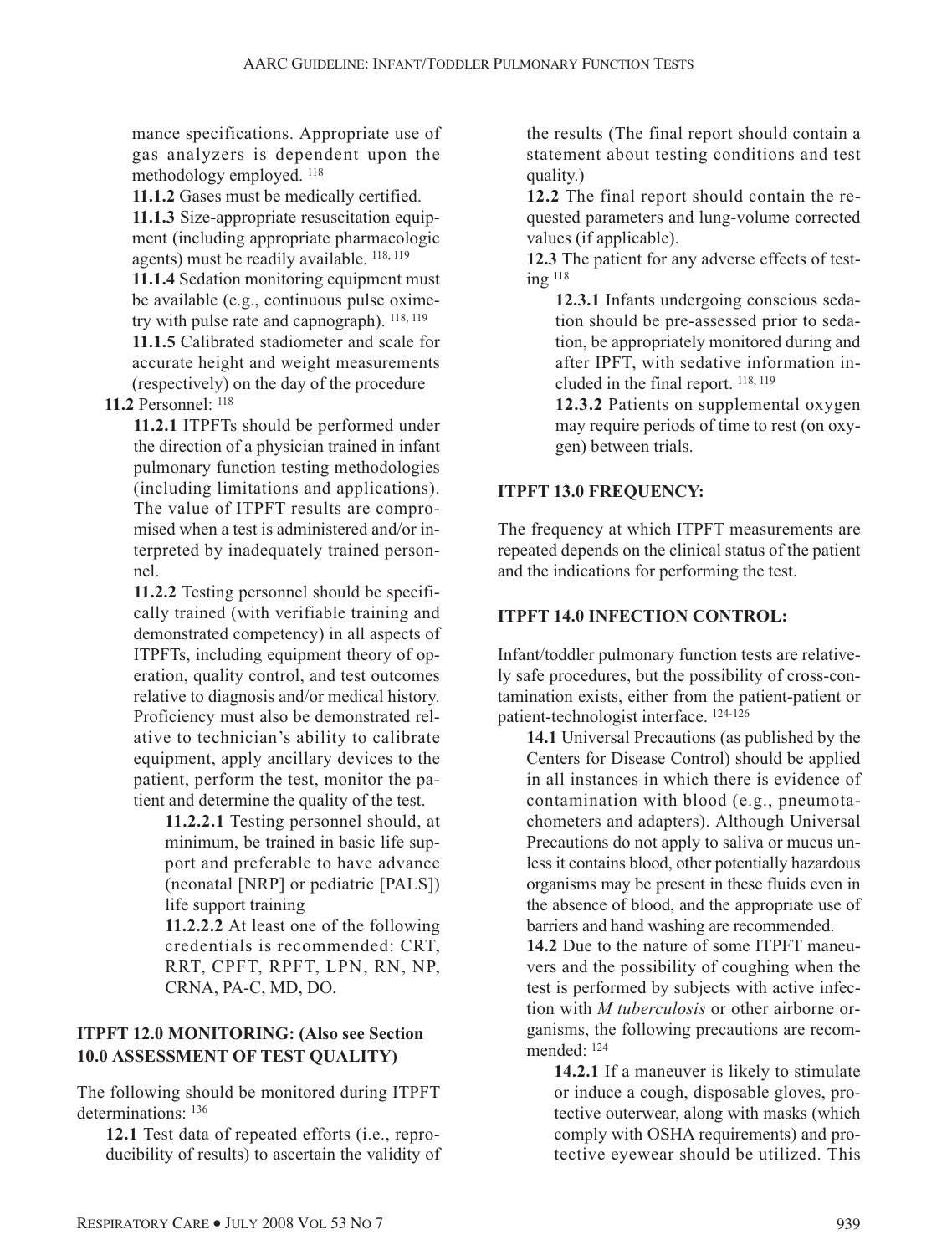personal protective equipment is also to be used when testing patients with known or suspected, potentially infectious airborne disease(s).

**14.2.2** The room in which ITPFTs are performed should meet or exceed the recommendations of U.S. Public Health Service for air changes and ventilation. The most desirable arrangement may be to maintain a specially ventilated area in the testing department for isolation patients.

**14.3** Any parts of the system that come into contact with the subject should be disposable or sterilized between patients. If sterilization is not feasible, then high-level disinfection should be performed. 36 All cleaning should comply with manufacturer recommendations. Several pneumotachometers and/or valving assemblies may be required if cleaning cannot be performed in a timely manner between patients.

**14.4** The use of bacterial filters is controversial. 118 **14.4.1** Attachment may result in added system dead space and may invalidate pneumotachometer accuracy by increasing total system resistance of the apparatus. **14.4.2** Filter resistance should be subtract-

ed from Raw (and related parameters) **14.4.3** If filters are used in gas-dilution procedures, their volume should be subtracted when FRC is calculated. <sup>24</sup>

#### *Infant/Toddler PFT Guidelines Steering Committee:*

*Stephanie D Davis, MD, Chairman, Chapel Hill NC Robin C Johnson RRT, Chairman, Chapel Hill NC Robert L Flucke RRT, Columbus OH Jeffrey A Kisling RRT, Indianapolis IN Timothy R Myers RRT, Cleveland OH*

Original Publication: Respir Care 1995;40(7):761–768.

#### **REFERENCES**

- 1. Dezateux C, Stocks J, Dundas I, Fletcher ME. Impaired airway function and wheezing in infancy: the influence of maternal smoking and a genetic predisposition to asthma. Am J Respir Crit Care Med 1999;159(2): 403-410.
- 2. Yau KI, Fang LJ, Shieh KH. Factors predisposing infants to lower respiratory infection with wheezing in the first two years of life. Ann Allergy Asthma Immunol 1999;82(2):165-170.
- 3. Young S, Arnott J, O'Keeffe PT, Souef L, Landau LI. The association between early life lung function and wheezing during the first 2 yrs of life. Eur Respir J 2000;15(1):151-157.
- 4. Sheikh S, Goldsmith LJ, Howell L, Hamlyn J, Eid N. Lung function in infants with wheezing and gastroesophageal reflux. Pediatr Pulmonol 1999;27(4):236-241.
- 5. Chavesse RJ, Bastian-Lee Y, Richter H, Hilliard T, Seddon P. Inhaled salbutamol for wheezy infants: a randomised controlled trial. Arch Dis Child 2000;82(5):370-375.
- 6. Chavasse RJ, Bastian-Lee Y, Richter H, Hilliard T, Seddon P. Persistent wheezing in infants with an atopic tendency responds to inhaled fluticasone. Arch Dis Child 2001;85(2):143-148.
- 7. Derish M, Hodge G, Dunn C, Ariagno R. Aerosolized albuterol improves airway reactivity in infants with acute respiratory failure from respiratory syncytial virus. Pediatr Pulmonol 1998;26(1):12-20.
- 8. Gappa M, Colin AA, Goetz I, Stocks J. Passive respiratory mechanics: the occlusion techniques. Eur Respir J 2001;17(1):141-148.
- 9. Hartmann H, Seidenberg J, Noyes JP, O'Brien L, Poets CF, Samuels MP, Southall DP. Small airway patency in infants with apparent life-threatening events. Eur J Pediatr 1998;157(1):71-74.
- 10. Dakin CJ, Numa AH, Wang H, Morton JR, Vertzyas CC, Henry RL. Inflammation, infection, and pulmonary function in infants and young children with cystic fibrosis. Am J Respir Crit Care Med 2002;165(7):904-910.
- 11. Shao H, Sandberg K Hjalmarson O. Impaired gas mixing and low lung volume in preterm infants with mild chronic lung disease. Pediatr Res 1998;43(4 Pt 1):536-541.
- 12. Lucas JS, Inskip HM, Godfrey KM, Foreman CT, Warner JO, Gregson RK, Clough JB. Small size at birth and greater postnatal weight gain: relationships to diminished infant lung function. Am J Respir Crit Care Med 2004;170(5):534-540.
- 13. Platzker AC, Colin AA, Chen XC, Hiatt P, Hunter J, Koumbourlis AC, et al. Thoracoabdominal compression and respiratory system compliance in HIV-infected infants. Am J Respir Crit Care Med 2000;161(5):1567- 1571.
- 14. Dobyns EL, Griebel J, Kinsella JP, Abman SH, Accurso FJ. Infant lung function after inhaled nitric oxide therapy for persistent pulmonary hypertension of the newborn. Pediatr Pulmonol 1999;28(1):24-30.
- 15. Lui K, Lloyd J, Ang E, Rynn M, Gupta JM. Early changes in respiratory compliance and resistance during the development of bronchopulmonary dysplasia in the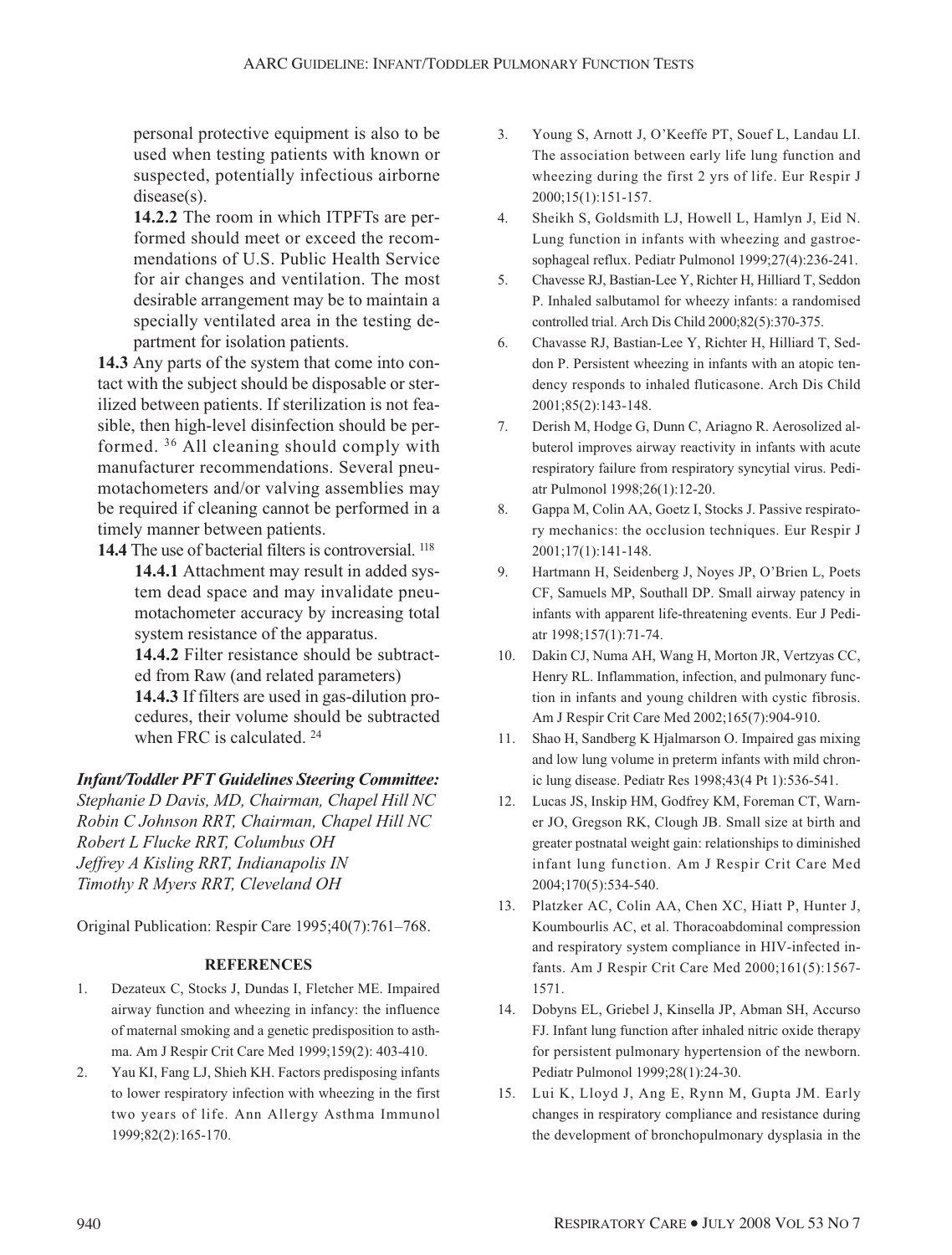era of surfactant therapy. Pediatr Pulmonol 2000;30(4):282-290.

- 16. Pratl B, Steinbrugger B, Weinhandl E, Zach MS. Effect of sleep stages on measurements of passive respiratory mechanics in infants with bronchiolitis. Pediatr Pulmonol 1999;27(4):273-277.
- 17. Sheikh S, Goldsmith LJ, Howell L, Parry L, Eid N. Comparison of lung function in infants exposed to maternal smoking and in infants with a family history of asthma. Ches. 1999;116(1):52-58.
- 18. Snepvangers Y, Peter de Winter JP, Burger H, Brouwers H, Van der Ent CK. Neonatal respiratory mechanics and development of bronchial hyperresponsiveness in preterm infants. Early Hum Dev 2004;78(2):105-118.
- 19. Goetz I, Hoo AF, Lum S, Stocks J. Assessment of passive respiratory mechanics in infants: double versus single occlusion? Eur Respir J 2001;17(3):449-455.
- 20. Hjalmarson O, Sandberg KL. Lung function at term reflects severity of bronchopulmonary dysplasia. J Pediatr 2005;146(1):86-90.
- 21. Tepper RS, Williams T, Kisling J Castile R. Static compliance of the respiratory system in healthy infants. Am J Respir Crit Care Med 2001;163(1):91-94.
- 22. Chavasse RJ, Bastian-Lee Y, Seddon P. Comparison of resistance measured by the interrupter technique and by passive mechanics in sedated infants. Eur Respir J 2001;18(2):330-334.
- 23. Djupesland PG, Lodrup Carlsen KC. Nasal airway dimensions and lung function in awake, healthy neonates. Pediatr Pulmonol 1998;25(2):99-106.
- 24. Hoo AF, Lum SY, Goetz I, Dezateux C, Stocks J. Influence of jacket placement on respiratory compliance during raised lung volume measurements in infants. Pediatr Pulmonol 2001;31(1):51-58.
- 25. Tepper RS, Weist A, Williams-Nkomo T, Kisling J. Elastic properties of the respiratory system in infants with cystic fibrosis. Am J Respir Crit Care Med 2004;170(5):505-507.
- 26. Hjalmarson O, Sandberg K. Abnormal lung function in healthy preterm infants. Am J Respir Crit Care Med 2002;165(1):83-87.
- 27. McEvoy C, Bowling S, Williamson K, Stewart M, Durand M. Functional residual capacity and passive compliance measurements after antenatal steroid therapy in preterm infants. Pediatr Pulmonol 2001;31(6): 425-430.
- 28. McEvoy C, Bowling S, Williamson K, Lozano D, Tolaymat L, Izquierdo L, et al. The effect of a single remote course versus weekly courses of antenatal corticosteroids on functional residual capacity in preterm infants: a ran-

domized trial. Pediatrics 2002;110(2 Pt 1):280-284.

- 29. McEvoy C, Bowling S, Williamson K, McGaw P, Durand M. Randomized, double-blinded trial of low-dose dexamethasone: II. Functional residual capacity and pulmonary outcome in very low birth weight infants at risk for bronchopulmonary dysplasia. Pediatr Pulmonol 2004;38(1):55-63.
- 30. Mizobuchi M, Manabe C, Yonetani M, Nakao H, Uetani Y, Nakamura H. Effect of dexamethasone therapy on pulmonary function in chronic lung disease: a comparison of disease types. Pediatr Int 2001;43(3):226-230.
- 31. Tasker R, Dundas I, Laverty A, Fletcher M, Lane R, Stocks J. Distinct patterns of respiratory difficulty in young children with achondroplasia: a clinical, sleep and lung function study. Arch Dis Child 1998;79:99-108.
- 32. Milner A, Marsh M, Ingram D, Fox G, Susiva C. Effects of smoking in pregnancy on neonatal lung function. Arch Dis Child Fetal Neonatal Ed 1999;80:8-14.
- 33. Davis, S, Gappa, M, Rosenfeld, M. Respiratory mechanics. In: Paediatric pulmonary function testing, prog. Hammer J, Eber E (editors). Respir Res, Basel, Karger, 2005; 33: 20-33.
- 34. Fletcher M, Baraldi E, Steinbrugger B. Passive respiratory mechanics. In: Stocks J, Sly PD, Tepper RS, and Morgan WJ, (editors). Infant respiratory function testing. John Wiley and Sons, Inc., New York, 1996, 283-327.
- 35. Davis, S. Neonatal and Pediatric Respiratory diagnostics. Respir Care 2003;48(4):367-385.
- 36. Stayer SA, Diaz LK, East DL, Gouvion JN, Vencill TL, McKenzie ED, et al. Changes in respiratory mechanics among infants undergoing heart surgery. Anesth Analg 2004;98(1):49-55.
- 37. Kessler V, Guttmann J, Newth CJL. Dynamic respiratory system mechanics in infants during pressure and volume controlled ventilation. Eur Respir J 2001;17(1):115-121.
- 38. Davis GM, Stocks J, Gerhardt T, Abbasi S, and Gappa M. Measurement of dynamic lung mechanics in infants. In: Stocks J, Sly PD, Tepper RS, and Morgan WJ, (editors). Infant respiratory function testing. John Wiley and Sons, Inc., New York, 1996, 259-281.
- 39. Coates A, Stocks J, and Gerhardt T. Esophageal manometry. In: Stocks J, Sly PD, Tepper RS, and Morgan WJ, (eds). Infant Respiratory Function Testing. John Wiley and Sons, Inc., New York, 1996, 241-258.
- 40. Ranganathan SC, Goetz I, Hoo A-F, Lum S, Castle R, Stocks J, and the London Collaborative Cystic Fibrosis Group. Assessment of tidal breathing parameters in infants with cystic fibrosis. Eur Respir J 2003;22(5):761- 766.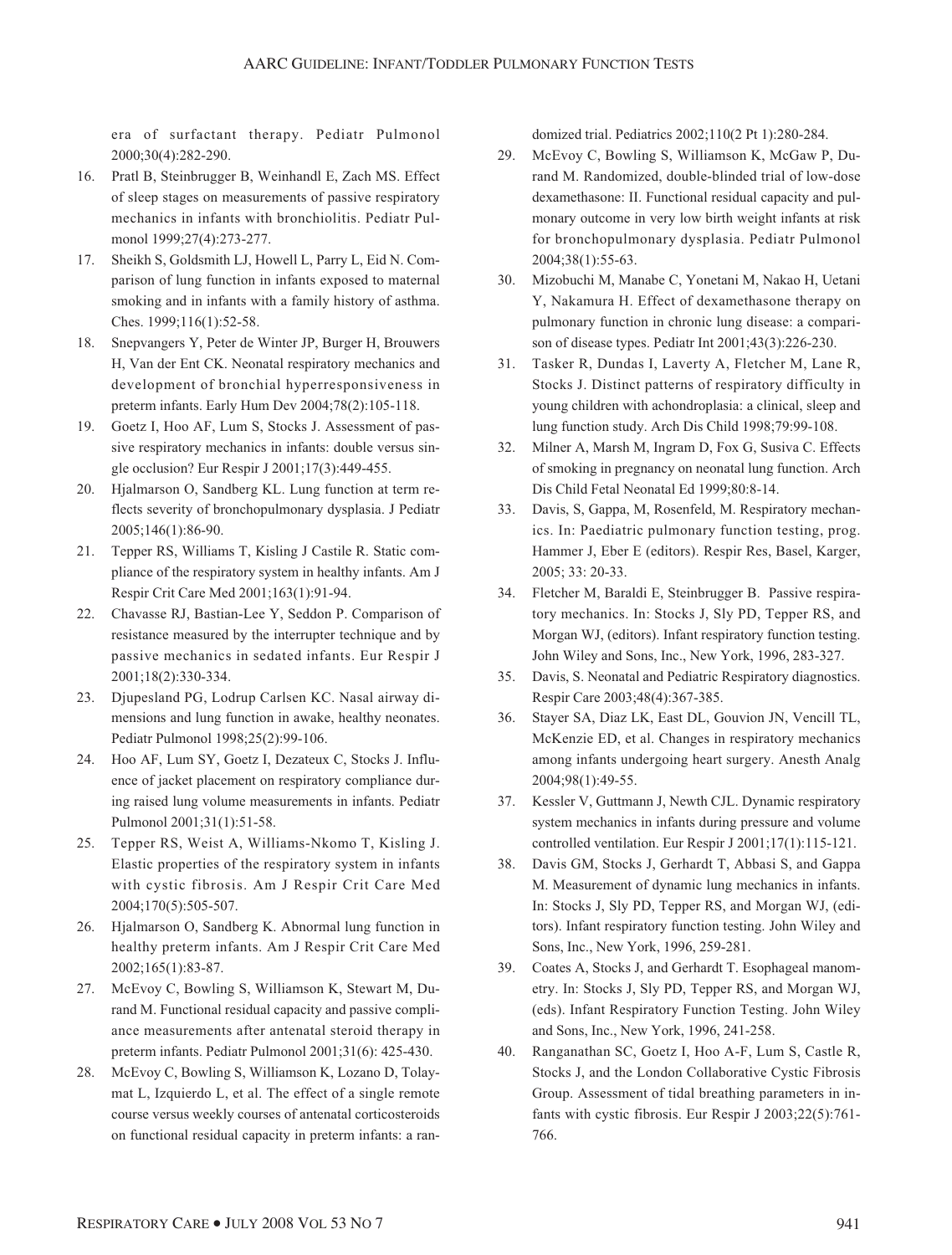- 41. Bates JHT, Schmalisch G, Filbrun D, Stocks J; on behalf of the ERS/ATS Task Force on Standards for Infant Respiratory Function Testing. Tidal breath analysis for infant pulmonary function testing. Eur Respir J 2000;16:1180-1192.
- 42. Lodrup CK, Carlsen K-H. Tidal Breathing Measurements. In: Hammer J, Eber E, (eds). Paediatric Pulmonary Function Testing. Prog. Respir Res. Basel, Karger, 2005; 33: 10-19.
- 43. Cohen AH, Mallory GB Jr, Ross K, White DK, Mendeloff E, Huddleston CB, Kemp JS. Growth of lungs after transplantation in infants and in children younger than 3 years of age. Am J Respir Crit Care Med 1999;159(6):1747-1751.
- 44. Ratjen F, Grasemann H, Wolstein R, Wiesemann HG. Isovolume pressure/flow curves of rapid thoracoabdominal compressions in infants without respiratory disease. Pediatr Pulmonol 1998;26(3):197-203.
- 45. Koumbourlis AC, Chen XC, Rao JS, Schluchter MD, Easley K, Colin AA, et al. Maximal expiratory flow at FRC (V'maxFRC): Methods of selection and differences in reported values. Pediatr Pulmonol 2004;37(4):318- 323.
- 46. Hofhuis W, Huysman MW, van der Wiel EC, Holland WP, Hop WC, Brinkhorst G, et al. Worsening of V'maxFRC in infants with chronic lung disease in the first year of life: a more favorable outcome after highfrequency oscillation ventilation. Am J Respir Crit Care Med 2002;166:1539-1543.
- 47. Hoo A, Henschen M, Dezateux C, Costeloe K, Stocks, J. Respiratory function among preterm infants whose mothers smoked during pregnancy. Am J Respir Crit Care Med 1998;158(3):700-705.
- 48. Young S, Sherrill DL, Arnott J, Diepeveen D, LeSouef PN, Landau LI. Parental factors affecting respiratory function during the first year of life. Pediatr Pulmonol 2000;29(5):331-340.
- 49. Sly PD, Tepper R, Henschen M, Gappa M, Stocks J. Tidal forced expirations. ERS/ATS Task Force on Standards for Infant Respiratory Function Testing. European Respiratory Society/American Thoracic Society. Eur Respir J 2000;16(4):741-748.
- 50. Adler A, Ngo L, Tager I. Association of tobacco smoke exposure and respiratory syncitial virus infection with airways reactivity in early childhood. Pediatr Pulmonol 2001;32(6):418-427.
- 51. Hiatt PW, Grace SC, Kozinetz CA, Roboudi SH, Treece DG, Taber H, Piedra P. Effects of viral lower respiratory tract infection on lung function in infants with cystic fi-

brosis. Pediatrics 1999;103(3):619-626.

- 52. Modl M, Eber E, Weinhandl E, Gruber W, Zach MS. Assessment of bronchodilator responsiveness in infants with bronchiolitis. A comparison of the tidal and the raised volume rapid thoracoabdominal compression technique. Am J Respir Crit Care Med 2000;161:763- 768.
- 53. Lum S, Hulskamp G, Hoo AF, Ljungberg H, Stocks J. Effect of raised lung volume technique on subsequent measures of V'maxFRC in infants. Pediatr Pulmonol 2004;38(2):146-154.
- 54. Modl M, Eber E, Weinhandl E, Gruber W, Zach MS. Reproducibility of forced expiratory flow and volume measurements in infants with bronchiolitis. Pediatr Pulmonol 1999;28(6):429-435.
- 55. Ranganathan SC, Bush A, Dezateux C, Carr SB, Hoo A, Lum S, et al; London Collaborative Cystic Fibrosis Group. Relative ability of full and partial forced expiratory maneuvers to identify diminished airway function in infants with cystic fibrosis. Am J Respir Crit Care Med 2002;166(10):1350-1357.
- 56. Ranganathan SC, Hoo AF, Lum SY, Goetz I, Castle RA, Stocks J. Exploring the relationship between forced maximal flow at functional residual capacity and parameters of forced expiration from raised lung volume in healthy infants. Pediatr Pulmonol 2002;33(6):419-428.
- 57. Weist A, Williams T, Kisling J, Clem C, Tepper RS. Volume history and effect on airway reactivity in infants and adults. J Appl Physiol 2002;93(3):1069-1074.
- 58. Lum S, Hoo A, Dezateux, Goetz I, Wade A, DeRooy L, et al. The association between birthweight, sex, and airway function in infants of nonsmoking mothers. Am J Respir Crit Care Med 2001;164(11):2078-2084.
- 59. Henschen M, Stocks J, Hoo AF, Dixon P. Analysis of forced expiratory maneuvers from raised lung volumes in preterm infants. J Appl Physiol 1998; 85(5):1989-1997.
- 60. Hoo AF, Dezateux C, Hanrahan JP, Cole TJ, Tepper RS, Stocks J. Sex-specific prediction equations for Vmax(FRC) in infancy: a multicenter collaborative study. Am J Respir Crit Care Med 2002;165(8):1084- 1092.
- 61. Sheikh S, Castile R, Hayes J, McCoy K, Eid N. Assessing bronchodilator responsiveness in infants using partial expiratory flow-volume curves. Pediatr Pulmonol 2003;36(3):196-201.
- 62. Delacourt C, Benoist MR, Waernessyckle S, Rufin P, Brouard JJ, de Blic J, Scheinmann P. Repeatability of lung function tests during methacholine challenge in wheezy infants. Thorax 1998; 53(11):933-938.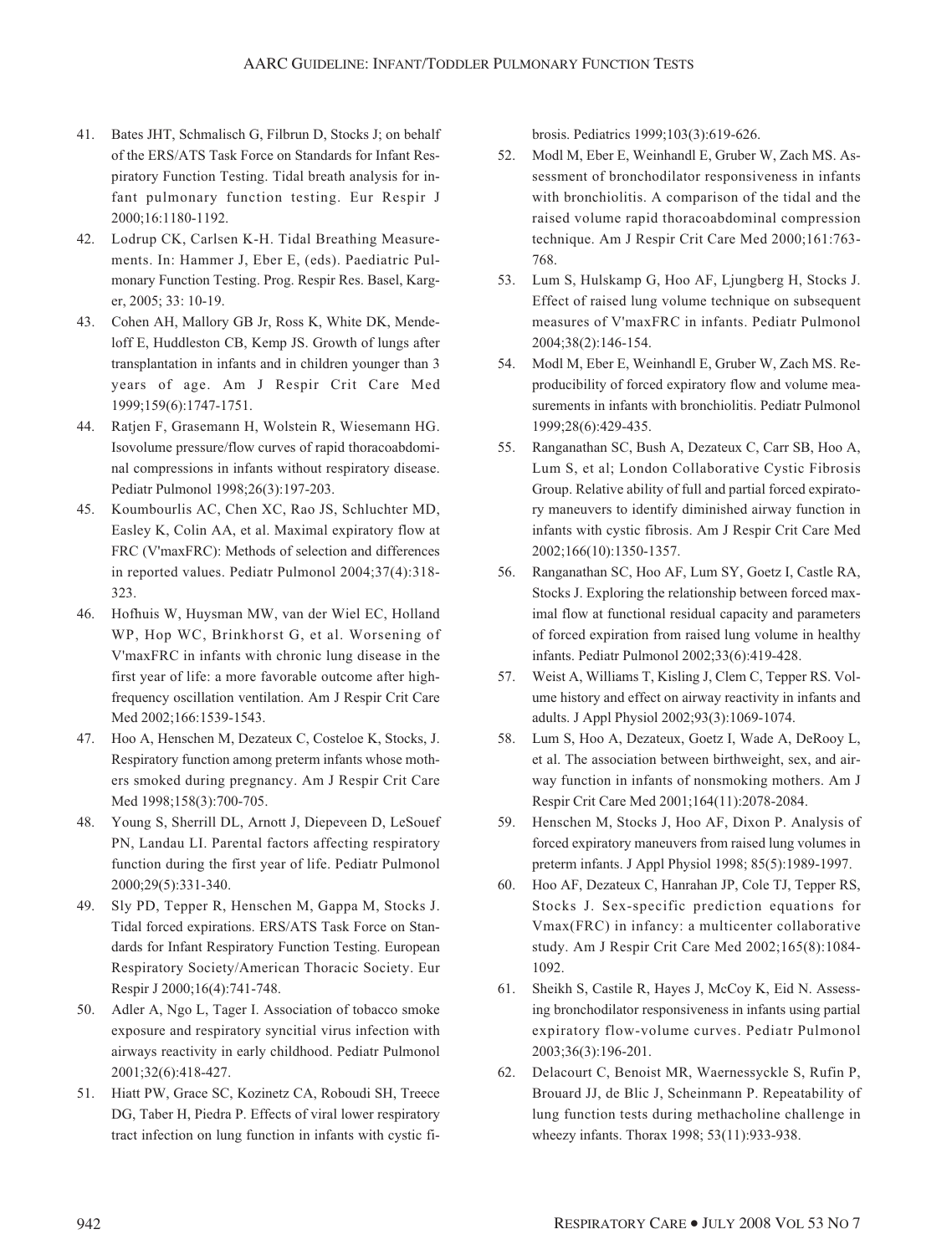- 63. Hoo AF, Dezateux C, Henschen M, Costeloe K, Stocks J. Development of airway function in infancy after preterm delivery. J Pediatr 2002;141(5):652-658.
- 64. Dundas I, Beardsmore C, Wellman T, Stocks J. A collaborative study of infant respiratory function testing. Eur Respir J 1998;12(4):944-953.
- 65. Colin AA, Sunil Rao J, Chen XC, Hunter JM, Hanrahan J, Hiatt P, et al; Pediatric Pulmonary and Cardiovascular Complications of Vertically Transmitted Human Immunodeficiency Virus Study Group, National Heart, Lung, and Blood Institute. Forced expiratory flow in uninfected infants and children born to HIV-infected mothers. Am J Respir Crit Care Med 2001;163(4):865-873.
- 66. Henschen M, Stocks J. Assessment of Airway Function Using Partial Expiratory Flow-Volume Curves. Am J Respir Crit Care Med 1999;159:480-86.
- 67. Murray CS, Pipis SD, McArdle EC, Lowe LA, Custovic A, Woodcock A, on behalf of the National Asthma Campaign Manchester Asthma and Allergy Study Group. Lung function at one month of age as a risk factor for infant respiratory symptoms in a high risk population. Thorax 2002;57:388-392.
- 68. Modl M, Eber E. Forced expiratory flow-volume measurements. Paediatric Pulmonary Function Testing, Prog. Respir Res, Basel, Karger, 2005; 33: 34-43.
- 69. Nixon GM, Armstrong DS, Carzino R, Carlin JB, Olinsky A, Robertson CF, Grimwood. Early airway infection, inflammation, and lung function in cystic fibrosis. Arch Dis Child 2002;87(4):306-311.
- 70. Ranganathan SC, Stocks J, Dezateux C, Bush A, Wade A, Carr S, et al; London Collaborative Cystic Fibrosis Group. The evolution of airway function in early childhood following clinical diagnosis of cystic fibrosis. Am J Respir Crit Care Med. 2004;169(8):928-933.
- 71. Hoo AF, Stocks J, Lum S, Wade AM, Castle RA, Costeloe KL, Dezateux C. Development of lung function in early life: influence of birth weight in infants of nonsmokers. Am J Respir Crit Care Med 2004;170(5):527-533.
- 72. Jones MH, Davis SD, Kisling JA, Howard JM, Castile R, Tepper RS. Flow limitation in infants assessed by negative expiratory pressure. Am J Respir Crit Care Med 2000; 161(3 Pt 1):713-717.
- 73. The ATS/ERS Working Group on Infant and Young Children Pulmonary Function Testing Consensus Statement. Raised volume forced expirations in infants: guidelines for current practice. Am J Respir Crit Care Med 2005;172:1463-1471.
- 74. Davis S, Jones M, Kisling J, Howard J, Tepper RS. Comparison of normal infants and infants with cystic fibrosis

using forced expiratory flows breathing air and heliox. Pediatr Pulmonol 2001;31(1):17-23.

- 75. Dezateux C, Lum S, Hoo AF, Hawdon J, Costeloe K, Stocks J. Low birth weight for gestation and airway function in infancy: exploring the fetal origins hypothesis. Thorax 2004;59(1):60-66.
- 76. Tepper RS, Williams-Nkomo T, Martinez T, Kisling J, Coates C, Daggy J. Parental smoking and airway reactivity in healthy infants. Am J Respir Crit Care Med 2005; 171(1):78-82.
- 77. Tepper RS, Jones M, Davis S, Kisling J, Castile R. Rate constant for forced expiration decreases with lung growth during infancy. Am J Respir Crit Care Med 1999; 160(3): 835-838.
- 78. Jones MH, Howard J, Davis S, Kisling J, Tepper RS. Sensitivity of spirometric measurements to detect airway obstruction in infants. Am J Respir Crit Care Med 2003;167(9):1283-1286.
- 79. Jones M, Castile R, Davis S, Kisling J, Filbrun D, Flucke R, et al. Forced expiratory flows and volumes in infants. Normative data and lung growth. Am J Respir Crit Care Med 2000;161:353-359.
- 80. Lum S, Hoo AF, Stocks J. Effect of airway inflation pressure on forced expiratory maneuvers from raised lung volume in infants. Pediatr Pulmonol 2002;33(2):130-134.
- 81. Lum S, Hoo AF, Stocks J. Influence of jacket tightness and pressure on raised lung volume forced expiratory maneuvers in infants. Pediatr Pulmonol 2002; 34(5):361-368.
- 82. Goldstein AB, Castile RG, Davis SD, Filbrun DA, Flucke RL, McCoy KS, Tepper RS. Bronchodilator responsiveness in normal infants and young children. Am J Respir Crit Care Med 2001;164(3):447-454.
- 83. Davis S, Jones M, Kisling J, Castile R, Tepper RS. Density dependence of forced expiratory flows in healthy infants and toddlers. J Appl Physiol 1999;87(5):1796-1801.
- 84. Castile R, Filbrun D, Flucke R, Franklin W, McCoy K. Adult-type pulmonary function tests in infants without respiratory disease. Pediatr Pulmonol 2000;30(3):215-227.
- 85. Robin B, Young-Jee K, Huth J, Klocksieben J, Torres M, Tepper R, et al. Pulmonary function in bronchopulmonary dysplasia. Pediatr Pulmonol 2004;37:236-242.
- 86. Hayden MJ, Wildhaber JH, LeSouef PN. Bronchodilator responsiveness testing using raised volume forced expiration in recurrently wheezing infants. Pediatr Pulmonol 1998;26(1):35-41.
- 87. The ATS/ERS Working Group on Infant and Young Children Pulmonary Function Testing Workshop Summary; The Raised Volume Rapid Thoracoabdominal Compression Technique. Am J Respir Crit Care Med 2000;161:1760-1762.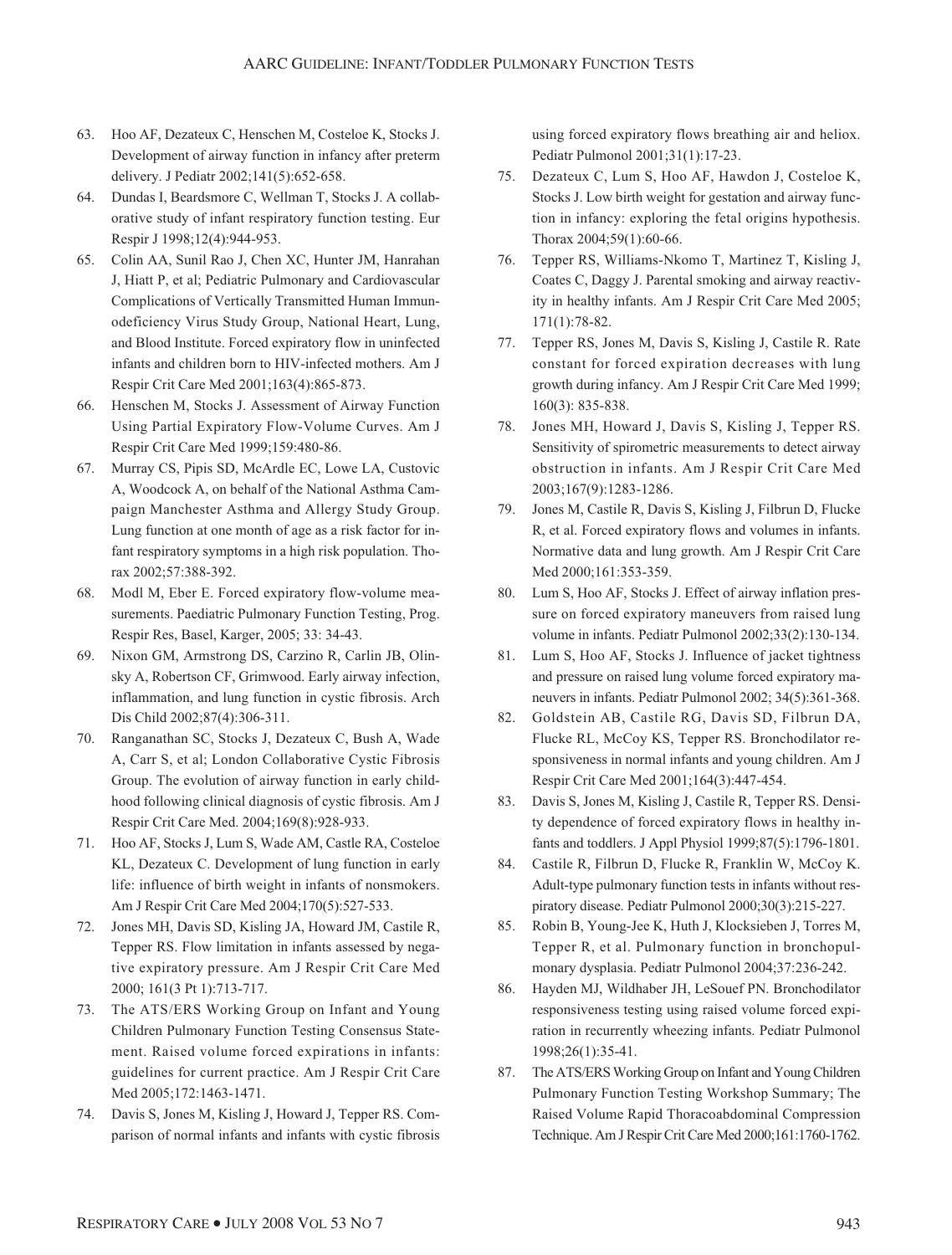- 88. Saito J, Harris T, Gelfond J, Noah T, Leigh M, Johnson R, Davis S. Physiologic, Bronchoscopic and Bronchoalveolar Lavage Fluid Findings in Young Children with Recurrent Wheeze and Cough. Pediatr Pulmonol 2006;41:709-719.
- 89. Lum, S, Gustafsson P, Ljungberg H, Hulskmap G, Bush A, Siobhan B et al; on behalf of the London Cystic Fibrosis Collaboration. Early detection of cystic fibrosis lung disease: multiple-breath washout vs. raised-volume tests. Thorax 2006; Epub ahead of print.
- 90. Castile R, Iram D, McCoy K. Gas trapping in normal infants and in infants with cystic fibrosis. Pediatr Pulmonol 2004;37(5):461-469.
- 91. Schibler A, Schneider M, Frey U, Kraemer R. Moment ratio analysis of multiple breath nitrogen washout in infants with lung disease. Eur Respir J 2000;15(6):1094-1101.
- 92. Wauer RR, Maurer T, Nowotny T, Schmalisch G. Assessment of functional residual capacity using nitrogen washout and plethysmographic techniques in infants with and without bronchopulmonary dysplasia. Intensive Care Med 1998;24(5):469-475.
- 93. Dezateux C, Stocks J, Wade AM, Dundas I, Fletcher ME. Airway function at one year: association with premorbid airway function, wheezing, and maternal smoking. Thorax 2001;56(9):680-686.
- 94. Kraemer R, Birrer P, Liechti-Gallati S. Genotype-phenotype association in infants with cystic fibrosis at the time of diagnosis. Pediatr Res 1998;44(6):920-926.
- 95. Lee S, Hassan A, Ingram D, Milner AD. Effects of different modes of delivery on lung volumes of newborn infants. Pediatr Pulmonol 1999;27(5):318-321.
- 96. Hulskamp G, Hoo AF, Ljungberg H, Lum S, Pillow JJ, Stocks J. Progressive decline in plethysmographic lung volumes in infants: physiology or technology? Am J Respir Crit Care Med 2003;168(8):1003-1009.
- 97. Stocks J, Godfrey S, Beardsmore C, Bar-Yishay E, Castile R; ERS/ATS Task Force on Standards for Infant Respiratory Function Testing. European Respiratory Society/American Thoracic Society. Plethysmographic measurements of lung volume and airway resistance. Eur Respir J 2001;17(2):302-312.
- 98. Malmberg LP, Pelkonen A, Hakulinen A, Hero M, Pohjavuori M, Skytta J, Turpeinen M. Intraindividual variability of infant whole-body plethysmographic measurements: effects of age and disease. Pediatr Pulmonol 1999;28(5) 356-362.
- 99. Greenough A, Yuksel B, Cheeseman P. Effect of in utero growth retardation on lung function at follow-up of prematurely born infants. Eur Respir J 2004;24(5):731-733.
- 100. Hankinson JL, Stocks J, Peslin R. Reproducibility of lung volume measurements. Eur Respir J 1998;11:787-790.
- 101. Gappa M, Hulskamp G. Infant Whole-Body Plethsymography. In: Hammer J, Eber E, (editors). Paediatric Pulmonary Function Testing. Prog Respir Res. Basel, Karger, 2005; 33: 44-53.
- 102. Dimitriou G, Greenough A, Kavvadia V, Davenport M, Nicolaides KH, Moxham J, Rafferty GF. Diaphragmatic function in infants with surgically corrected anomalies. Pediatr Res 2003;54(4):502-508.
- 103. Morris MG. A novel non-invasive technique for measuring the residual lung volume by nitrogen washout with rapid thoracoabdominal compression in infants. Thorax 1999;54:874-883.
- 104. Morris MG. The open circuit nitrogen washout technique for measuring the lung volume in infants: methodological aspects. Thorax 1999;54:790-795.
- 105. Morris MG, Gustafsson P, Tepper R, Gappa M, Stocks J. The bias flow nitrogen washout technique for measuring the functional residual capacity in infants. ERS/ATS Task Force on Standards for Infant Respiratory Function Testing. Eur Respir J 2001;17(3):529-536.
- 106. Schibler A, Hall GL, Businger F, Reinmann B, Wildhaber JH, Cernelc M, Frey M. Measurement of lung volume and ventilation distribution with an ultrasonic flow meter in healthy infants. Eur Respir J 2002; 20(4):912-918.
- 107. Pillow JJ, Ljungberg H, Hulskamp G, Stocks J. Functional residual capacity measurements in healthy infants: ultrasonic flow meter versus a mass spectrometer. Eur Respir J 2004; 23(5):763-768.
- 108. Kavvadia V, Greenough A, Dimitriou G, Itakura Y. Lung volume measurements in infants with and without chronic lung disease. Eur J Pediatr 1998;157(4):336-339.
- 109. Gustafsson PM, Ljungberg H. Measurement of Functional Residual Capacity and Ventilation Inhomogeneity by Gas Dilution Techniques. In Hammer J, Eber E, (editors). Paediatric Pulmonary Function Testing. Prog Respir Res. Basel, Karger, 2005; 33: 54-65.
- 110. Hammer J, Patel N, Newth CJL. Effect of forced deflation maneuvers upon measurements of respiratory mechanics in ventilated infants. Intensive Care Med 2003;29(11):2004-2008.
- 111. Hammer J, Newth CJL. Pulmonary Function Testing in the Neonatal and Paediatric Intensive Care Unit. In Hammer J, Eber E (editors). Paediatric Pulmonary Function Testing. Prog Respir Res. Basel, Karger, 2005; 33: 266-281.
- 112. Long, FR, Williams, RS, Adler, BH, Castile, RG. Comparison of quiet breathing and controlled ventilation in the high-resolution CT assessment of airway disease in